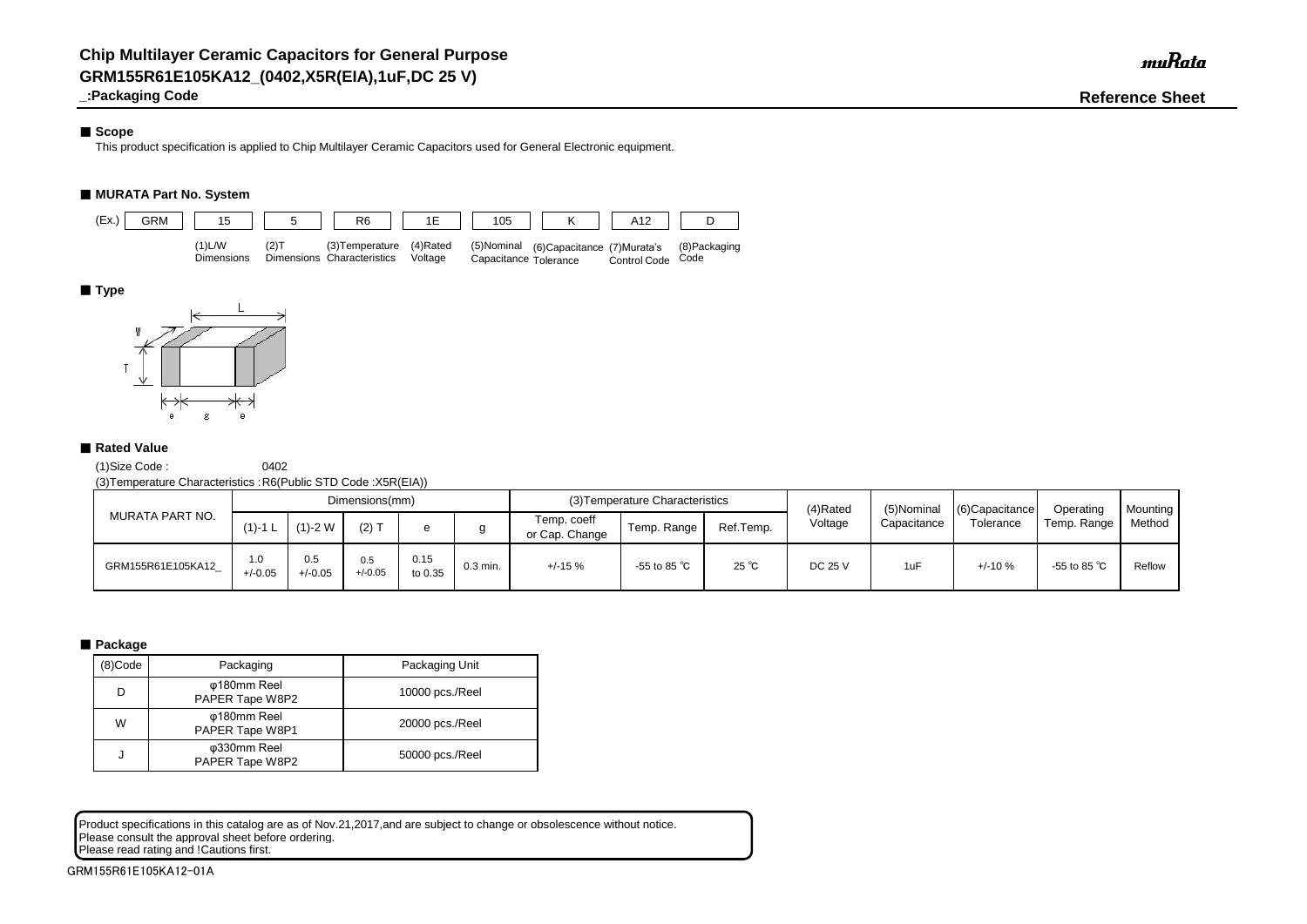# ■ Specifications and Test Methods

| No.            | Item                                            |               | Specification                                              | Test Method (Ref. Standard: JIS C 5101, IEC60384)                                                                                                                                                                                             |  |  |  |  |  |  |
|----------------|-------------------------------------------------|---------------|------------------------------------------------------------|-----------------------------------------------------------------------------------------------------------------------------------------------------------------------------------------------------------------------------------------------|--|--|--|--|--|--|
| $\overline{1}$ | <b>Rated Voltage</b>                            |               | Shown in Rated value.                                      | The rated voltage is defined as the maximum voltage which may be applied continuously to the capacitor.                                                                                                                                       |  |  |  |  |  |  |
|                |                                                 |               |                                                            | When AC voltage is superimposed on DC voltage, V <sup>P-P</sup> or V <sup>O-P</sup> , whichever is larger, should be maintained<br>within the rated voltage range.                                                                            |  |  |  |  |  |  |
|                | 2 Appearance                                    |               | No defects or abnormalities.                               | Visual inspection.                                                                                                                                                                                                                            |  |  |  |  |  |  |
|                | 3 Dimension                                     |               | Shown in Rated value.                                      | Using Measuring instrument of dimension.                                                                                                                                                                                                      |  |  |  |  |  |  |
|                | 4 Voltage Proof                                 |               | No defects or abnormalities.                               | <b>Measurement Point:</b><br>Between the terminations<br>Test Voltage :<br>250% of the rated voltage<br><b>Applied Time:</b><br>1s to 5s<br>Charge/Discharge Current: 50mA max.                                                               |  |  |  |  |  |  |
|                | 5   Insulation Resistance(I.R.)                 |               | More than $50\Omega \cdot F$                               | Measurement Temperature: Room Temperature<br><b>Measurement Point:</b><br>Between the terminations<br>Measurement Voltage :<br><b>Rated Voltage</b><br>Charging Time:<br>1 <sub>min</sub><br>Charge/Discharge Current: 50mA max.              |  |  |  |  |  |  |
|                | 6 Capacitance                                   |               | Shown in Rated value.                                      | Measurement Temperature: Room Temperature<br>Measurement Frequency : 1.0+/-0.1kHz<br>Measurement Voltage: 1.0+/-0.2Vrms                                                                                                                       |  |  |  |  |  |  |
| $\overline{7}$ | Q or Dissipation Factor (D.F.)                  | DF:0.125 max. |                                                            | Measurement Temperature : Room Temperature<br>Measurement Frequency : 1.0+/-0.1kHz<br>Measurement Voltage: 1.0+/-0.2Vrms                                                                                                                      |  |  |  |  |  |  |
|                | 8 Capacitance<br>Temperature<br>Characteristics | No bias       | Within +/-15%<br>$(-55^{\circ}C \text{ to } +85^{\circ}C)$ | The capacitance change should be measured after 5 minutes at each specified temperature stage.<br>Capacitance value as a reference is the value in "*" marked step.                                                                           |  |  |  |  |  |  |
|                |                                                 |               |                                                            | Measurement Voltage :<br>Less than 1.0Vrms (Refer to the individual data sheet)                                                                                                                                                               |  |  |  |  |  |  |
|                |                                                 |               |                                                            | Temperature(°C)<br>Applying Voltage<br>Step<br>Reference Temp. +/-2<br>$\overline{1}$<br>Min. Operating Temp. +/-3<br>$\overline{2}$<br>Reference Temp. +/-2<br>No bias<br>$3 *$<br>Max. Operating Temp. ±3<br>4<br>5<br>Reference Temp. +/-2 |  |  |  |  |  |  |
|                |                                                 |               |                                                            | Perform a heat treatment at 150+0/-10°C for 1hour and then let sit for 24+/-2hours at room temperature, then measure.<br>Pre-treatment :                                                                                                      |  |  |  |  |  |  |

muRata

| acitor.                                 |  |
|-----------------------------------------|--|
| tained                                  |  |
|                                         |  |
|                                         |  |
|                                         |  |
|                                         |  |
|                                         |  |
|                                         |  |
|                                         |  |
|                                         |  |
|                                         |  |
|                                         |  |
|                                         |  |
|                                         |  |
|                                         |  |
|                                         |  |
|                                         |  |
|                                         |  |
|                                         |  |
|                                         |  |
|                                         |  |
|                                         |  |
|                                         |  |
|                                         |  |
|                                         |  |
|                                         |  |
|                                         |  |
|                                         |  |
|                                         |  |
|                                         |  |
|                                         |  |
|                                         |  |
|                                         |  |
|                                         |  |
|                                         |  |
|                                         |  |
|                                         |  |
| ours at room temperature, then measure. |  |
|                                         |  |
|                                         |  |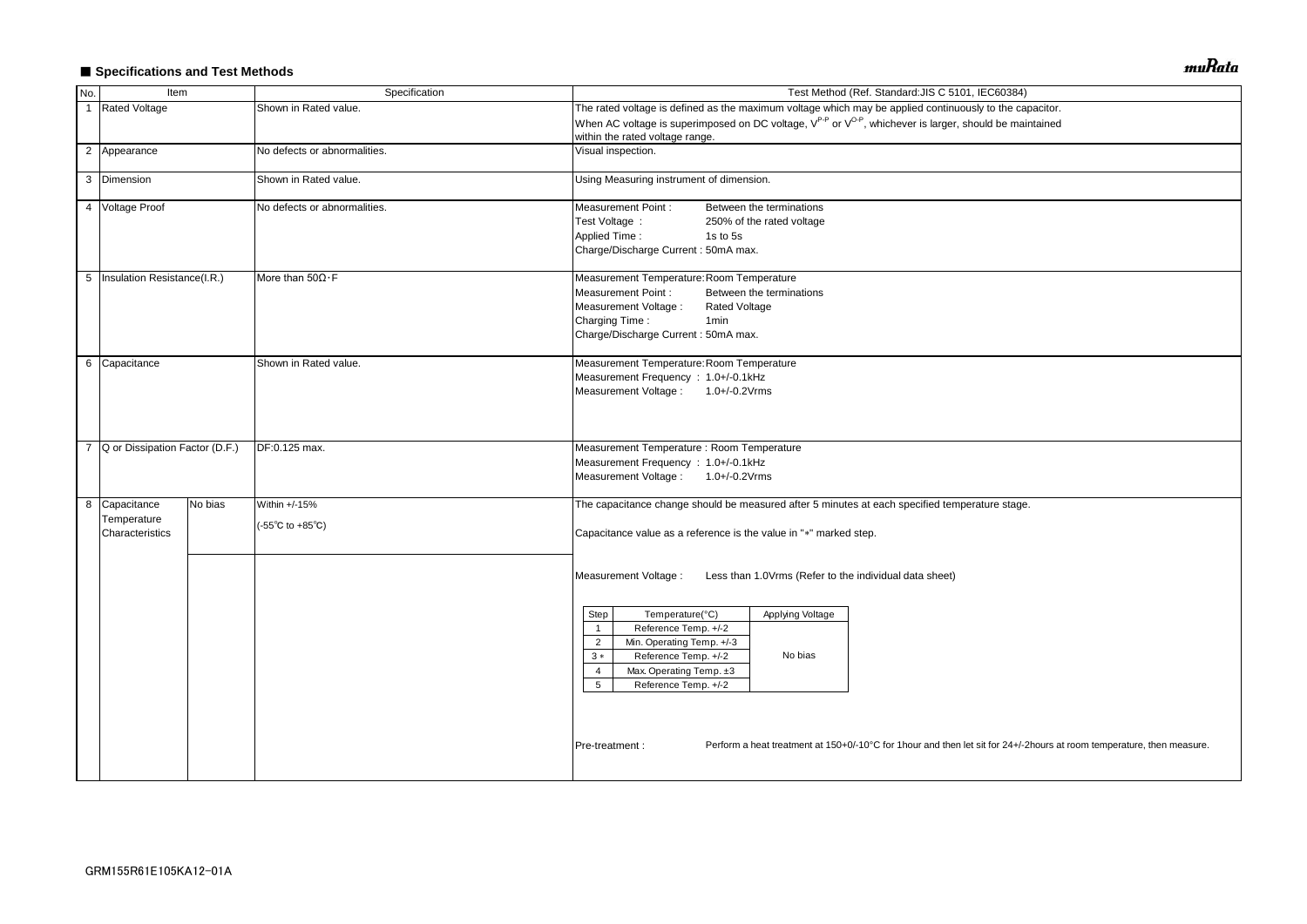|                  | Item                       |                  |                                                                    |                                     |                                                            |                    |                                                            |                                                                                                                       |  |  |  |
|------------------|----------------------------|------------------|--------------------------------------------------------------------|-------------------------------------|------------------------------------------------------------|--------------------|------------------------------------------------------------|-----------------------------------------------------------------------------------------------------------------------|--|--|--|
| No.              |                            |                  | Specification                                                      |                                     |                                                            |                    |                                                            | Test Method (Ref. Standard: JIS C 5101, IEC60384)                                                                     |  |  |  |
| $\boldsymbol{9}$ | Adhesive Strength of       |                  | No removal of the terminations or other defect should occur.       |                                     | Solder the capacitor on the test substrate shown in Fig.3. |                    |                                                            |                                                                                                                       |  |  |  |
|                  | Termination                |                  |                                                                    | Applied Force:                      |                                                            | 5N                 |                                                            |                                                                                                                       |  |  |  |
|                  |                            |                  |                                                                    |                                     | Holding Time:                                              |                    | $10+/-1$ s                                                 |                                                                                                                       |  |  |  |
|                  |                            |                  |                                                                    |                                     | <b>Applied Direction:</b>                                  |                    |                                                            | In parallel with the test substrate and vertical with the capacitor side                                              |  |  |  |
|                  | 10 Vibration               | Appearance       | No defects or abnormalities.                                       |                                     | Solder the capacitor on the test substrate shown in Fig.3. |                    |                                                            |                                                                                                                       |  |  |  |
|                  |                            |                  | Within the specified initial value.                                |                                     | Kind of Vibration:                                         |                    | A simple harmonic motion 10Hz to 55Hz to 10Hz              |                                                                                                                       |  |  |  |
|                  |                            | Capacitance      |                                                                    |                                     | Vibration Time:                                            | 1 <sub>min</sub>   |                                                            |                                                                                                                       |  |  |  |
|                  |                            |                  |                                                                    | Total Amplitude:                    |                                                            | 1.5 <sub>mm</sub>  |                                                            |                                                                                                                       |  |  |  |
|                  |                            | Q or D.F.        | Within the specified initial value.                                |                                     |                                                            |                    |                                                            | This motion should be applied for a period of 2hours in each 3 mutually perpendicular directions(total of 6hours).    |  |  |  |
| 11               | Substrate                  | Appearance       | No defects or abnormalities.                                       |                                     | Solder the capacitor on the test substrate shown in Fig.1. |                    |                                                            |                                                                                                                       |  |  |  |
|                  | <b>Bending Test</b>        |                  |                                                                    | Flexure :                           | Pressurization Method:                                     | Shown in Fig.2.    |                                                            |                                                                                                                       |  |  |  |
|                  |                            | Capacitance      | Within +/-10%                                                      |                                     |                                                            | 1 <sub>mm</sub>    |                                                            |                                                                                                                       |  |  |  |
|                  |                            | Change           |                                                                    | Holding Time:                       |                                                            | $5 + (-1s)$        |                                                            |                                                                                                                       |  |  |  |
|                  |                            |                  |                                                                    |                                     | Soldering Method:                                          | Reflow soldering   |                                                            |                                                                                                                       |  |  |  |
|                  | 12 Solderability           |                  | 95% of the terminations is to be soldered evenly and continuously. | Test Method:                        |                                                            | Solder bath method |                                                            |                                                                                                                       |  |  |  |
|                  |                            |                  |                                                                    | Flux:                               |                                                            |                    | Solution of rosin ethanol 25(mass)%                        |                                                                                                                       |  |  |  |
|                  |                            |                  |                                                                    | Preheat:                            |                                                            |                    | 80°C to 120°C, 10s to 30s                                  |                                                                                                                       |  |  |  |
|                  |                            |                  |                                                                    | Solder:                             |                                                            |                    | Sn-3.0Ag-0.5Cu(Lead Free Solder)                           |                                                                                                                       |  |  |  |
|                  |                            |                  |                                                                    | Test Temp.:                         |                                                            | $245 + (-5)$ °C    |                                                            |                                                                                                                       |  |  |  |
|                  |                            |                  |                                                                    | Test Time:                          |                                                            | $2 + (-0.5s)$      |                                                            |                                                                                                                       |  |  |  |
|                  | $\overline{13}$ Resistance | Appearance       | No defects or abnormalities.                                       | Test Method:                        |                                                            | Solder bath method |                                                            |                                                                                                                       |  |  |  |
|                  | to Soldering               |                  | Within +/-7.5%<br>Within the specified initial value.              |                                     |                                                            |                    | Sn-3.0Ag-0.5Cu(Lead Free Solder)                           |                                                                                                                       |  |  |  |
|                  | Heat                       | Capacitance      |                                                                    |                                     | Solder Temp.:<br>Test Time:<br>Preheat Temp.:              |                    |                                                            |                                                                                                                       |  |  |  |
|                  |                            | Change           |                                                                    |                                     |                                                            |                    |                                                            |                                                                                                                       |  |  |  |
|                  |                            | Q or D.F.        |                                                                    |                                     |                                                            |                    | 120°C to 150°C                                             |                                                                                                                       |  |  |  |
|                  |                            |                  |                                                                    | Preheat Time:                       |                                                            | 1 <sub>min</sub>   |                                                            |                                                                                                                       |  |  |  |
|                  |                            | I.R.             | Within the specified initial value.                                | Pre-treatment:                      |                                                            |                    |                                                            | Perform a heat treatment at 150+0/-10°C for 1hour and then let sit for 24+/-2hours at room temperature, then measure. |  |  |  |
|                  |                            |                  | No defects.                                                        |                                     |                                                            |                    |                                                            |                                                                                                                       |  |  |  |
|                  |                            | Voltage<br>Proof |                                                                    | Post-treatment :                    |                                                            |                    | Let sit for 24+/-2hours at room temperature, then measure. |                                                                                                                       |  |  |  |
|                  | 14 Temperature             | Appearance       | No defects or abnormalities.                                       |                                     | Solder the capacitor on the test substrate shown in Fig.3. |                    |                                                            |                                                                                                                       |  |  |  |
|                  | Sudden                     |                  |                                                                    | Cycles :                            |                                                            | 5 cycles           |                                                            |                                                                                                                       |  |  |  |
|                  | Change                     |                  | Capacitance Within +/-7.5%                                         |                                     |                                                            |                    |                                                            |                                                                                                                       |  |  |  |
|                  |                            | Change           |                                                                    | Step                                | Temperature(°C)                                            |                    | Time (min)                                                 |                                                                                                                       |  |  |  |
|                  |                            | Q or D.F.        | Within the specified initial value.                                |                                     | Min.Operating Temp. +0/-3                                  |                    | $30 + / -3$                                                |                                                                                                                       |  |  |  |
|                  |                            |                  |                                                                    | $\overline{2}$                      | Reference Temp.                                            |                    | $2$ to $3$                                                 |                                                                                                                       |  |  |  |
|                  |                            | I.R.             | Within the specified initial value.                                | 3                                   | Max.Operating Temp. +3/-0                                  |                    | $30 + / -3$                                                |                                                                                                                       |  |  |  |
|                  |                            |                  |                                                                    | 4                                   | Reference Temp.                                            |                    | $2$ to $3$                                                 |                                                                                                                       |  |  |  |
|                  |                            | Voltage          | No defects.                                                        |                                     |                                                            |                    |                                                            |                                                                                                                       |  |  |  |
|                  |                            | Proof            |                                                                    | Pre-treatment :<br>Post-treatment : |                                                            |                    | Let sit for 24+/-2hours at room temperature, then measure. | Perform a heat treatment at 150+0/-10°C for 1hour and then let sit for 24+/-2hours at room temperature, then measure. |  |  |  |
|                  |                            |                  |                                                                    |                                     |                                                            |                    |                                                            |                                                                                                                       |  |  |  |

muRata

| al of 6hours).                          |
|-----------------------------------------|
|                                         |
|                                         |
|                                         |
|                                         |
|                                         |
|                                         |
|                                         |
|                                         |
|                                         |
|                                         |
|                                         |
|                                         |
|                                         |
|                                         |
|                                         |
|                                         |
|                                         |
|                                         |
|                                         |
|                                         |
|                                         |
|                                         |
| ours at room temperature, then measure. |
|                                         |
|                                         |
|                                         |
|                                         |
|                                         |
|                                         |
|                                         |
|                                         |
|                                         |
|                                         |
|                                         |
|                                         |
| ours at room temperature, then measure. |
|                                         |
|                                         |
|                                         |
|                                         |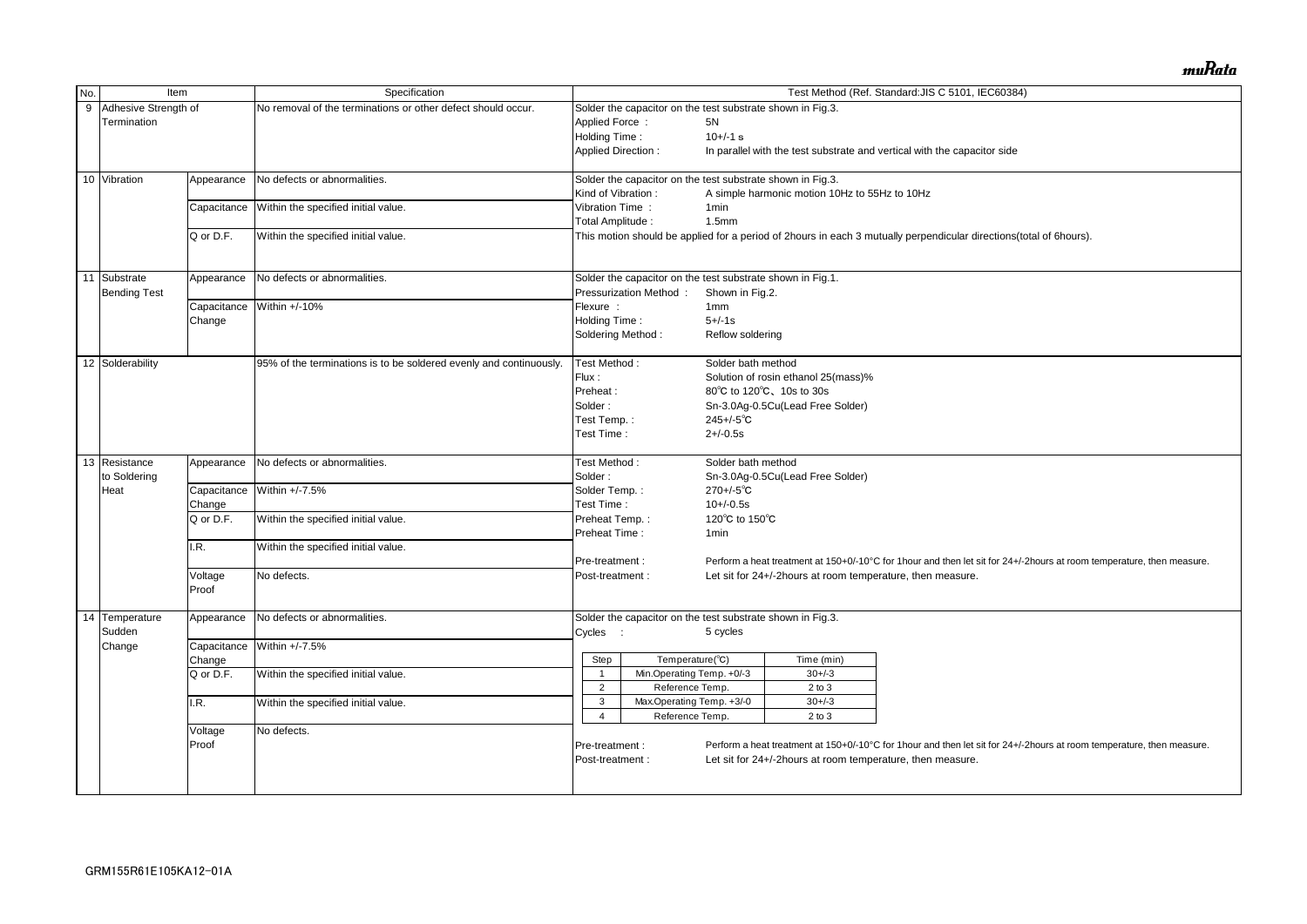| No. | Item                 |             | Specification                                             |                                                            | Test Method (Ref. Standard: JIS C 5101, IEC60384)                              |  |  |  |
|-----|----------------------|-------------|-----------------------------------------------------------|------------------------------------------------------------|--------------------------------------------------------------------------------|--|--|--|
|     | 15 $High$            | Appearance  | No defects or abnormalities.                              |                                                            | Solder the capacitor on the test substrate shown in Fig.3.                     |  |  |  |
|     | Temperature          |             |                                                           | Test Temperature :                                         | $40 + (-2)$ °C                                                                 |  |  |  |
|     | <b>High Humidity</b> | Capacitance | Within +/-12.5%                                           | Test Humidity :                                            | 90%RH to 95%RH                                                                 |  |  |  |
|     | (Steady)             | Change      |                                                           | Test Time:                                                 | $500+/-12h$                                                                    |  |  |  |
|     |                      | Q or D.F.   | DF:0.2 max.                                               | Test Voltage :                                             | <b>Rated Voltage</b>                                                           |  |  |  |
|     |                      |             |                                                           | Charge/Discharge Current: 50mA max.                        |                                                                                |  |  |  |
|     |                      | I.R.        | More than 500MΩ or 12.5Ω $\cdot$ F (Whichever is smaller) |                                                            |                                                                                |  |  |  |
|     |                      |             |                                                           | <b>IPre-treatment:</b>                                     | Perform a heat treatment at 150+0/-10°C for 1 hour and then let sit for 24+/-  |  |  |  |
|     |                      |             |                                                           | Post-treatment :                                           | Perform a heat treatment at 150+0/-10°C for 1 hour and then let sit for 24+/-2 |  |  |  |
|     |                      |             |                                                           |                                                            |                                                                                |  |  |  |
|     |                      |             |                                                           |                                                            |                                                                                |  |  |  |
|     | 16 Durability        | Appearance  | No defects or abnormalities.                              | Solder the capacitor on the test substrate shown in Fig.3. |                                                                                |  |  |  |
|     |                      |             |                                                           | Test Temperature :                                         | Maximum Operating Temperature+/-3°C                                            |  |  |  |
|     |                      | Capacitance | Within +/-12.5%                                           | Test Time:                                                 | 1000+/-12h                                                                     |  |  |  |
|     |                      | Change      |                                                           | Test Voltage :                                             | 100% of the rated voltage                                                      |  |  |  |
|     |                      | Q or D.F.   | DF:0.2 max.                                               | Charge/Discharge Current: 50mA max.                        |                                                                                |  |  |  |
|     |                      | II.R.       | More than 1000MΩ or $25Ω·F$ (Whichever is smaller)        | <b>IPre-treatment:</b>                                     | Perform a heat treatment at 150+0/-10°C for 1 hour and then let sit for 24+/-2 |  |  |  |
|     |                      |             |                                                           | <b>IPost-treatment:</b>                                    | Perform a heat treatment at 150+0/-10°C for 1 hour and then let sit for 24+/-2 |  |  |  |
|     |                      |             |                                                           |                                                            |                                                                                |  |  |  |

- \*1 Derated Products: The test voltage of these products is less than 150% of the rated voltage  $*$ 1 Derated Products: The test voltage of these products is les<br>in the Durability / Operational Life Test.
- \*2 Standard Products: The test voltage of these products is 150% of the rated voltage and over in the Durability / Operational Life Test.<br>\*2 Standard Products: The test voltage of these products is 1<br>in the Durability / Operational Life Test.

Derating conditions on Voltage and Temperature (for Rated Voltage 100Vdc max.)



Derated products\*1 are suitable for use in circuits where concapacitor is derated (below rated voltage and temperature).

A reliability assurance level equivalent to standard products\*2 can be secured by restricting the voltage and

temperature according to the derating conditions in the chart.

muRata

'-2hours at room temperature, then measure. hours at room temperature, then measure.

hours at room temperature, then measure. hours at room temperature, then measure.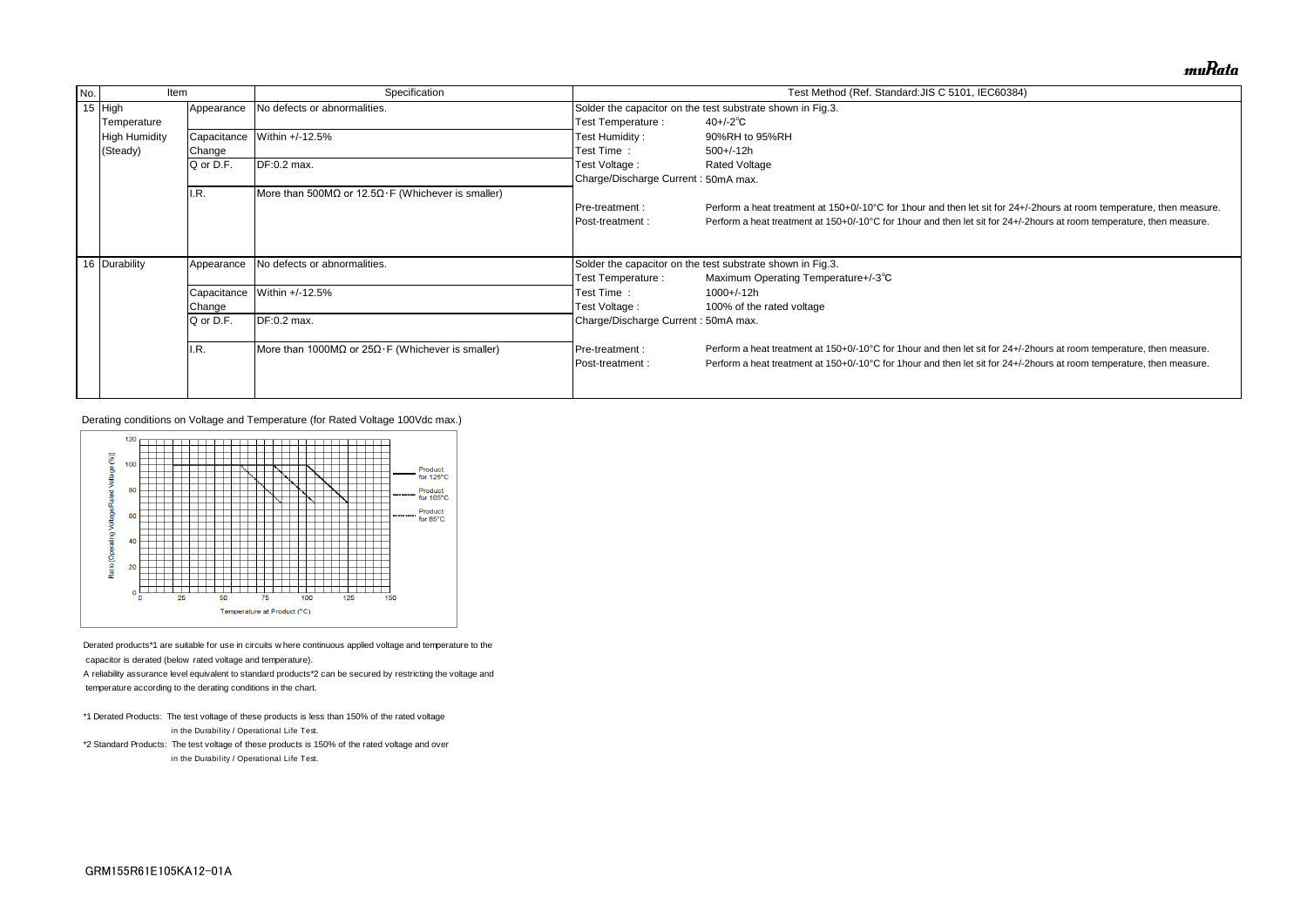



Adhesive Strength of Termination, Vibration, Temperature Sudden Change, High Temperature High Humidity(Steady), Durability



muRata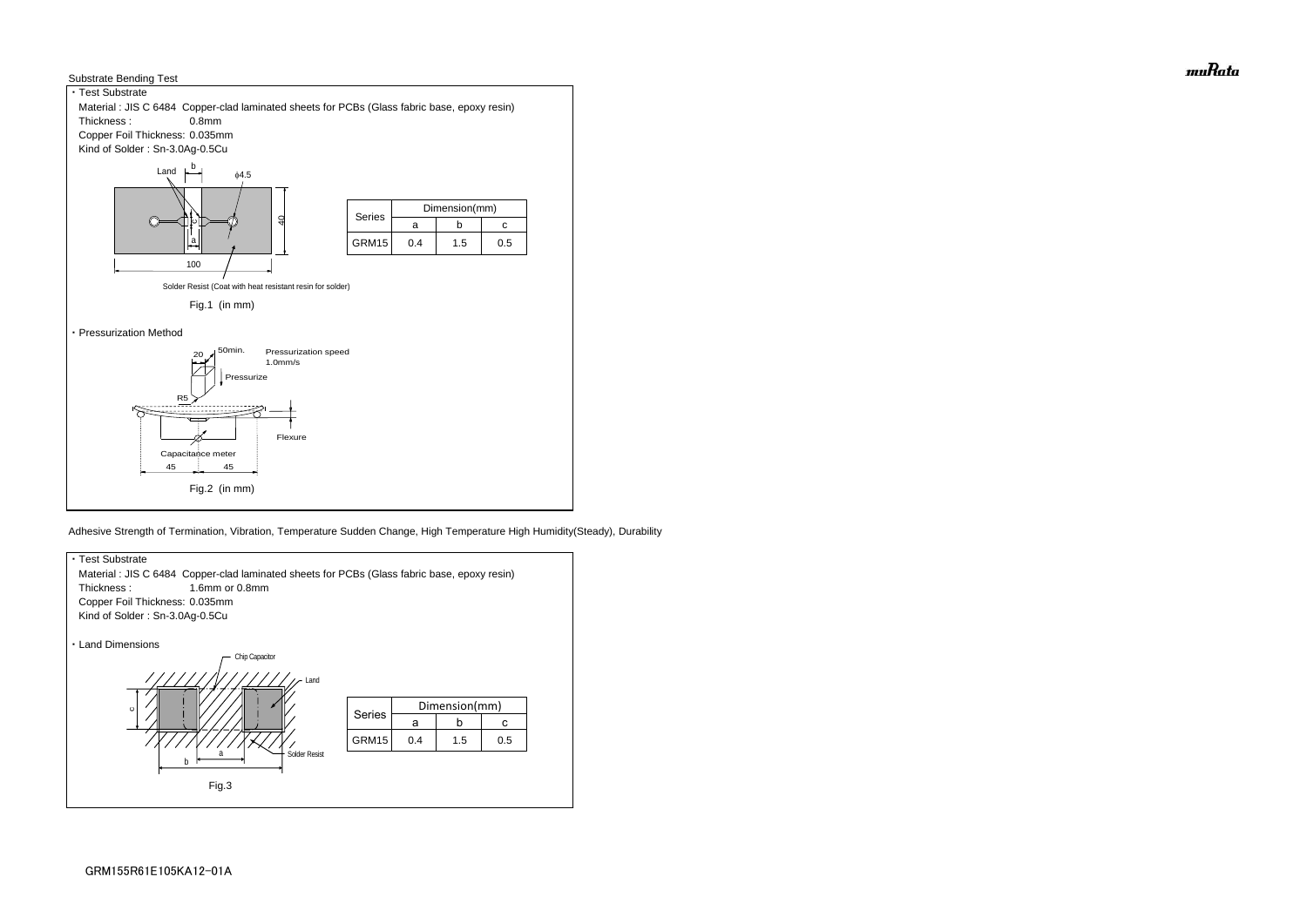# ■ Package

Tape Carrier Packaging

1. Minimum Quantity (pcs./reel)

2. Dimensions of Tape (in mm)

(1)GRM155(W8P2 Code:D/J)

(2)GRM155(W8P1 Code:W)

|               |   | φ180mm Reel       | φ180mm Reel       | φ330mm Reel       |  |  |
|---------------|---|-------------------|-------------------|-------------------|--|--|
| <b>Series</b> |   | <b>PAPER Tape</b> | <b>PAPER Tape</b> | <b>PAPER Tape</b> |  |  |
|               |   | Code:D            | Code:W            | Code:J            |  |  |
| GRM15         | 5 | 10000(W8P2)       | 20000(W8P1)       | 50000(W8P2)       |  |  |

| Series | Dimensions(Chip) |                 |                 |               |               |                |                 |                 |                 |                 |                |                   |                       |     |
|--------|------------------|-----------------|-----------------|---------------|---------------|----------------|-----------------|-----------------|-----------------|-----------------|----------------|-------------------|-----------------------|-----|
|        |                  | ١٨              |                 |               |               |                |                 |                 |                 |                 |                |                   |                       | IVI |
| GRM15  | $1.0 + (-0.05)$  | $0.5 + (-0.05)$ | $0.5 + (-0.05)$ | $0.65$ (Typ.) | $1.15$ (Typ.) | $8.0 + / -0.3$ | $3.5 + (-0.05)$ | $1.75 + (-0.1)$ | $1.0 + (-0.05)$ | $1.0 + / -0.05$ | $4.0 + (-0.1)$ | $\phi$ 1.5+0.1/-0 | $\,^{\circ}$ 0.8 max. |     |

| Series    | Dimensions(Chip) |                 |                 |               |            |                |                 |                |                 |                 |                |                               |  | M           |
|-----------|------------------|-----------------|-----------------|---------------|------------|----------------|-----------------|----------------|-----------------|-----------------|----------------|-------------------------------|--|-------------|
|           |                  | $\mathbf{M}$    |                 |               |            |                |                 |                |                 |                 |                |                               |  |             |
| $GRM15$ 5 | 1.0+/-0.05       | $0.5 + / -0.05$ | $0.5 + (-0.05)$ | $0.65$ (Typ.) | 1.15(Typ.) | $8.0 + / -0.3$ | $3.5 + / -0.05$ | $1.75 + (-0.1$ | $2.0 + (-0.05)$ | $2.0 + (-0.05)$ | $4.0 + (-0.1)$ | $\varphi$ 1.5+0.1/-0 0.8 max. |  | $0.05$ max. |



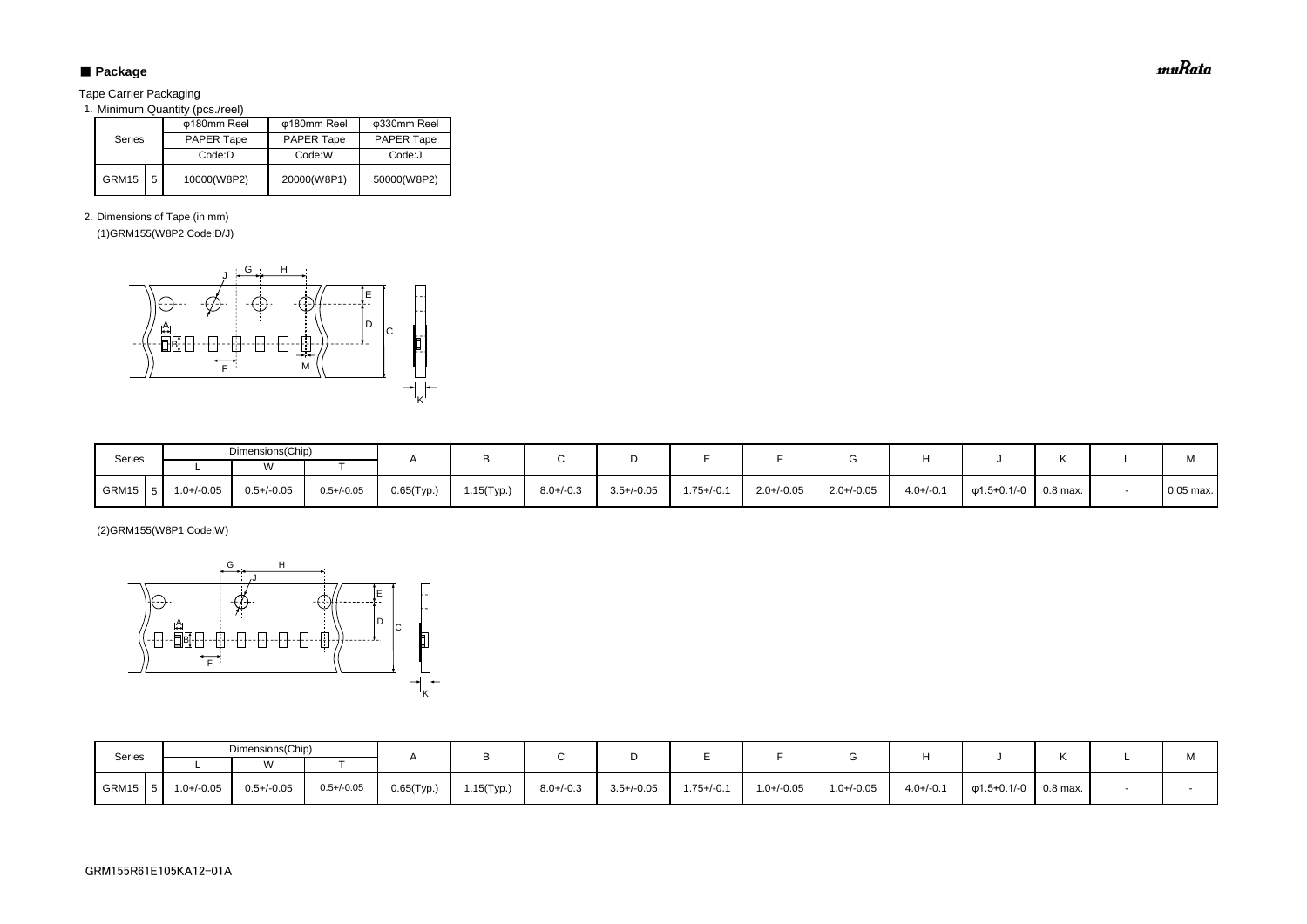# 3. Dimensions of Reel (in mm)

| Reel        |                    |                   |                   |                   |                | W         | w1         |
|-------------|--------------------|-------------------|-------------------|-------------------|----------------|-----------|------------|
| ω180mm Reel | Φ180+0/-3.0        | ω50 min.          | $\omega$ 13+/-0.5 | $\omega$ 21+/-0.8 | $2.0 + (-0.5)$ | 16.5 max. | $10+/-1.5$ |
| Φ330mm Reel | $\omega$ 330+/-2.0 | $\varphi$ 50 min. | $\omega$ 13+/-0.5 | 021+/-0.8         | $2.0 + (-0.5)$ | 16.5 max. | $10+/-1.5$ |



muRata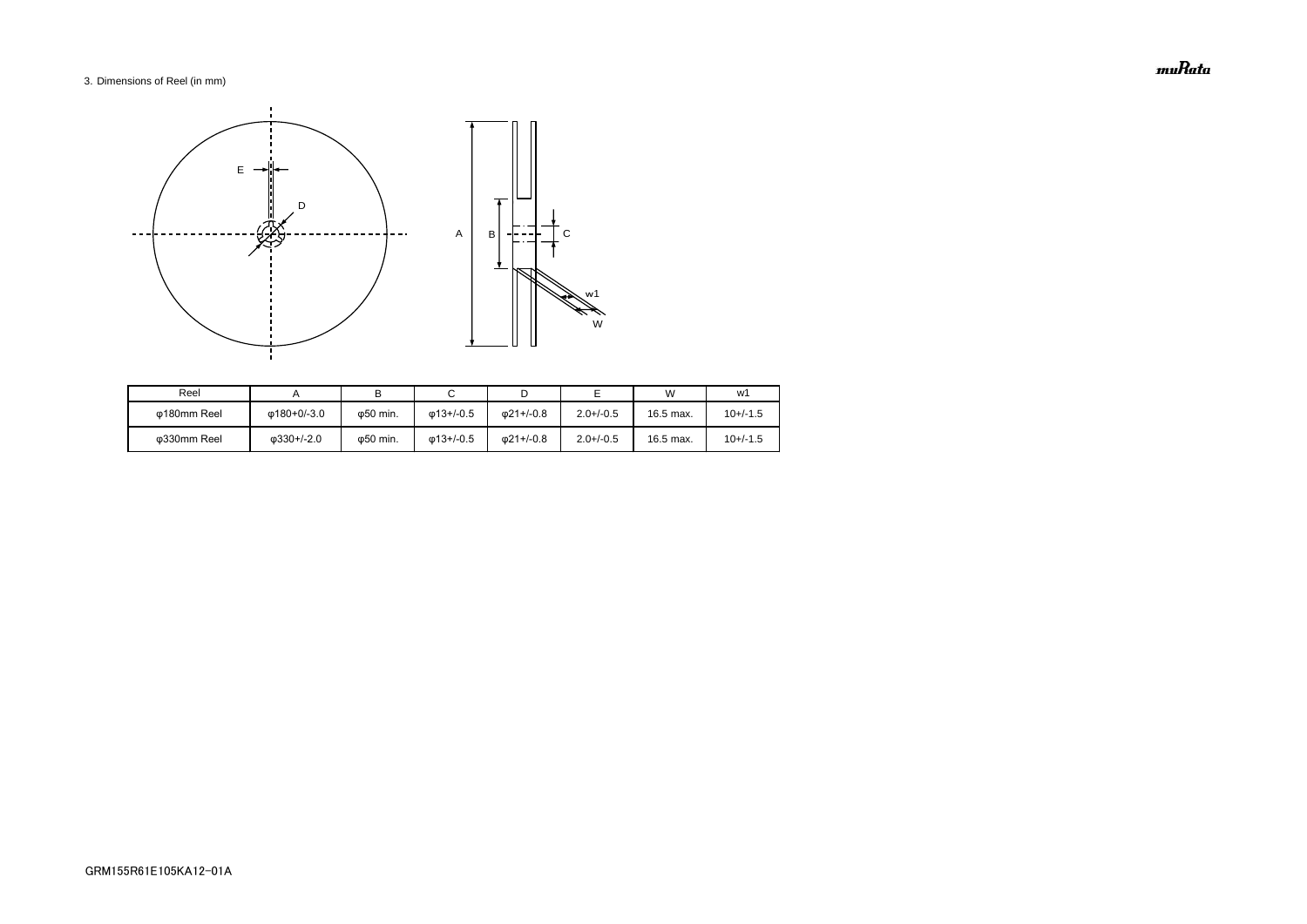4. Part of the leader and part of the vacant section are attached as follows. The sprocket holes are to the right as the tape is pulled toward the user.

- 5. Accumulate tolerance of sprocket holes pitch = +/-0.3mm/10 pitch
- 6. Chip in the tape is enclosed as shown in 2.Dimensions of Tape.
- 7. The top tape and carrier tape are not attached at the end of the tape for a minimum of 5 pitches.
- 8. There are no jointing for top tape and bottom tape.
- 9. There are no fuzz in the cavity.
- 10. Break down force of top tape : 5N min. Break down force of bottom tape : 5N min. (Only a bottom tape existence)
	- 11. Reel is made by resin and appeaser and dimension is shown in 3.Dimensions of Reel. There are possibly to change the material and dimension due to some impairment.
	- 12. Peeling off force : 0.1N to 0.6N in the direction as shown below.

165° to 180° Top tape  $\overline{\phantom{0}}$ 

13. Label that show the customer parts number, our parts number, our company name, inspection number and quantity, will be put in outside of reel.



muRata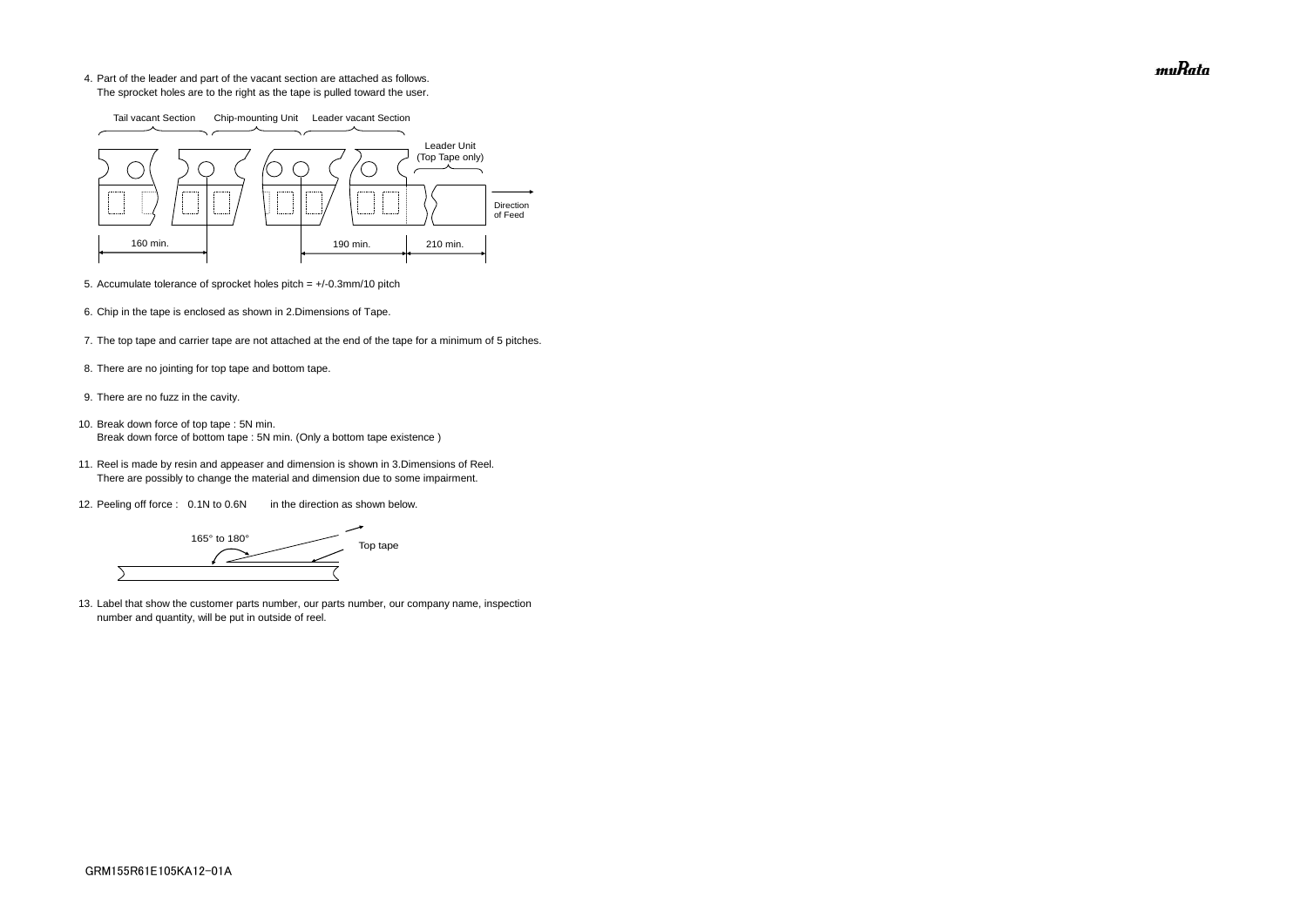Please contact us before using our products for the applications listed below which require especially high reliability for the prevention of defects which might directly cause damage to the third party's life, body or property.

 ①Aircraft equipment ②Aerospace equipment ③Undersea equipment ④Power plant control equipment ⑤Medical equipment ⑥Transportation equipment(vehicles,trains,ships,etc.) ⑦Traffic signal equipment ⑧Disaster prevention / crime prevention equipment ⑨Data-processing equipment ⑩Application of similar complexity and/or reliability requirements to the applications listed in the above.

# ■Storage and Operation condition

1. The performance of chip multilayer ceramic capacitors (henceforth just "capacitors") may be affected by the storage conditions. Please use them promptly after delivery.

1-1. Maintain appropriate storage for the capacitors using the following conditions: Room Temperature of 5℃ to 40℃ and a Relative Humidity of 20% to 70%.

 High temperature and humidity conditions and/or prolonged storage may cause deterioration of the packaging materials. If more than six months have elapsed since delivery, check packaging, mounting, etc. before use. In addition, this may cause oxidation of the electrodes. If more than one year has elapsed since delivery, also check the solderability before use.

- 1-2. Corrosive gas can react with the termination (external) electrodes or lead wires of capacitors, and result in poor solderability. Do not store the capacitors in an atmosphere consisting of corrosive gas (e.g.,hydrogen sulfide, sulfur dioxide, chlorine, ammonia gas etc.).
- 1-3. Due to moisture condensation caused by rapid humidity changes, or the photochemical change caused by direct sunlight on the terminal electrodes and/or the resin/epoxy coatings, the solderability and electrical performance may deteriorate. Do not store capacitors under direct sunlight or in high huimidity conditions.



# $\triangle$ Caution

## ■Limitation of Applications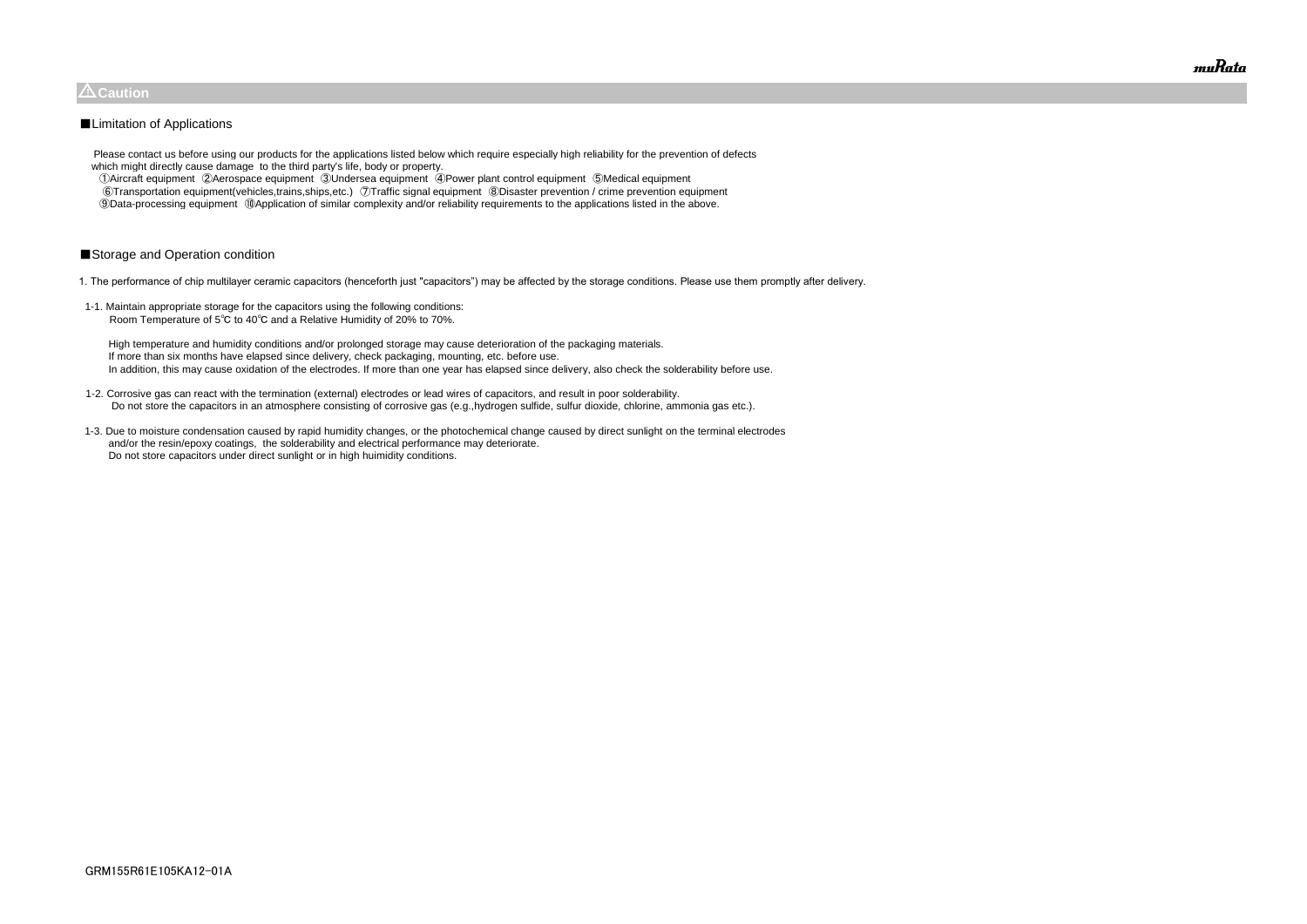# ■Rating

#### **1.Temperature Dependent Characteristics**

1. The electrical characteristics of the capacitor can change with temperature.

- 1-1. For capacitors having larger temperature dependency, the capacitance may change with temperature changes.
	- The following actions are recommended in order to ensure suitable capacitance values.
	- (1) Select a suitable capacitance for the operating temperature range.
	- (2) The capacitance may change within the rated temperature.

When you use a high dielectric constant type capacitor in a circuit that needs a tight (narrow) capacitance tolerance (e.g., a time-constant circuit), please carefully consider the temperature characteristics, and carefully confirm the various characteristics in actual use conditions and the actual system.

#### **2.Measurement of Capacitance**

1. Measure capacitance with the voltage and frequency specified in the product specifications.

- 1-1. The output voltage of the measuring equipment may decrease occasionally when capacitance is high. Please confirm whether a prescribed measured voltage is impressed to the capacitor.
- 1-2. The capacitance values of high dielectric constant type capacitors change depending on the AC voltage applied. Please consider the AC voltage characteristics when selecting a capacitor to be used in a AC circuit.

#### **3.Applied Voltage**

1. Do not apply a voltage to the capacitor that exceeds the rated voltage as called out in the specifications.



- 1-1. Applied voltage between the terminals of a capacitor shall be less than or equal to the rated voltage.
	- (1) When AC voltage is superimposed on DC voltage, the zero-to-peak voltage shall not exceed the rated DC voltage. When AC voltage or pulse voltage is applied, the peak-to-peak voltage shall not exceed the rated DC voltage.
	- (2) Abnormal voltages (surge voltage, static electricity, pulse voltage, etc.) shall not exceed the rated DC voltage.



(E:Maximum possible applied voltage.)

1-2. Influence of over voltage

 Over voltage that is applied to the capacitor may result in an electrical short circuit caused by the breakdown of the internal dielectric layers. The time duration until breakdown depends on the applied voltage and the ambient temperature.

muRata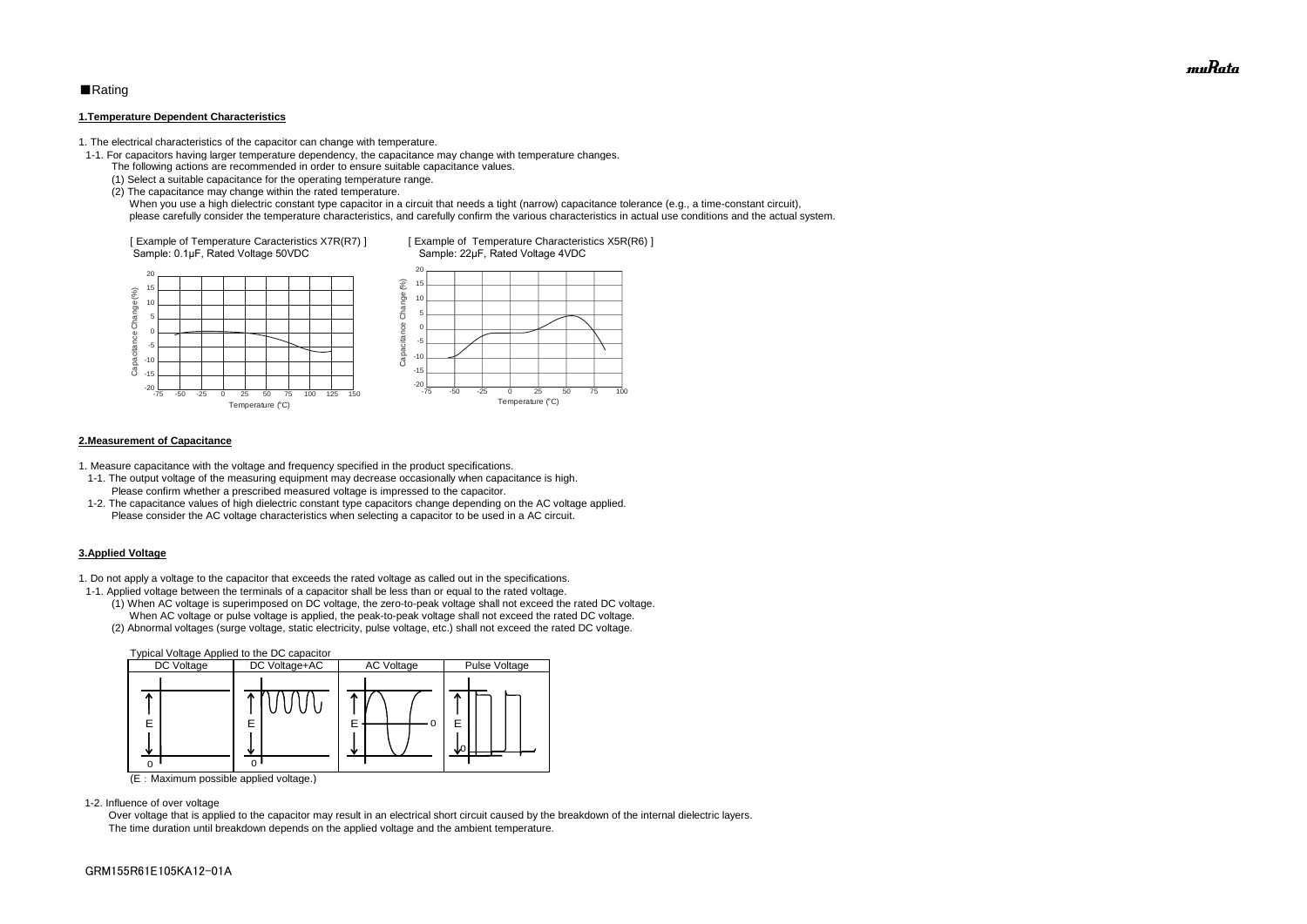#### **4.Type of Applied Voltage and Self-heating Temperature**

1.Confirm the operating conditions to make sure that no large current is flowing into the capacitor due to the continuous application of an AC voltage or pulse voltage.

 When a DC rated voltage product is used in an AC voltage circuit or a pulse voltage circuit, the AC current or pulse current will flow into the capacitor; therefore check the self-heating condition.

Please confirm the surface temperature of the capacitor so that the temperature remains within the upper limits

of the operating temperature, including the rise in temperature due to self-heating.

When the capacitor is used with a high-frequency voltage or pulse voltage, heat may be generated by dielectric loss.

<Applicable to Rated Voltage of less than 100VDC>

 The load should be contained so that the self-heating of the capacitor body remains below 20°C, when measuring at an ambient temperature of 25°C.

#### **5. DC Voltage and AC Voltage Characteristic**

- 1. The capacitance value of a high dielectric constant type capacitor changes depending on the DC voltage applied. Please consider the DC voltage characteristics when a capacitor is selected for use in a DC circuit.
- 1-1. The capacitance of ceramic capacitors may change sharply depending on the applied voltage. (See figure) Please confirm the following in order to secure the capacitance.
	- (1) Determine whether the capacitance change caused by the applied voltage is within the allowed range.
	- (2) In the DC voltage characteristics, the rate of capacitance change becomes larger as voltage increases, even if the applied voltage is below the rated voltage.

 When a high dielectric constant type capacitor is used in a circuit that requires a tight (narrow) capacitance tolerance (e.g., a time constant circuit), please carefully consider the voltage characteristics, and confirm the various characteristics in the actual operating conditions of the system.

2. The capacitance values of high dielectric constant type capacitors changes depending on the AC voltage applied. Please consider the AC voltage characteristics when selecting a capacitor to be used in a AC circuit.









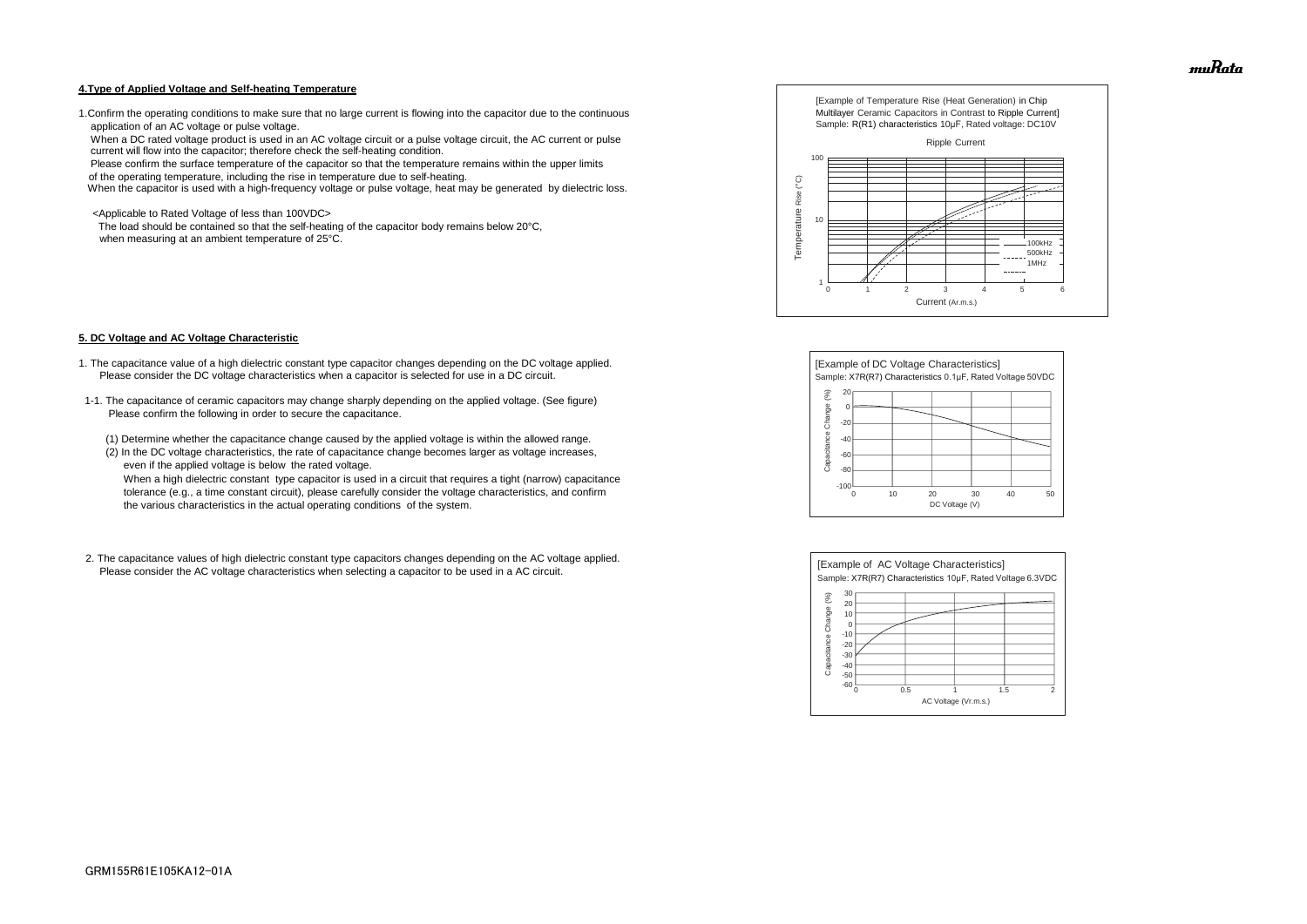#### **6. Capacitance Aging**



1. The high dielectric constant type capacitors have an Aging characteristic in which the capacitance value decreases with the passage of time.

 When you use a high dielectric constant type capacitors in a circuit that needs a tight (narrow) capacitance tolerance (e.g., a time-constant circuit), please carefully consider the characteristics of these capacitors, such as their aging, voltage, and temperature characteristics. In addition, check capacitors using your actual appliances at the intended environment and operating conditions.

#### **7.Vibration and Shock**

- 1. Please confirm the kind of vibration and/or shock, its condition, and any generation of resonance. Please mount the capacitor so as not to generate resonance, and do not allow any impact on the terminals.
- 2. Mechanical shock due to being dropped may cause damage or a crack in the dielectric material of the capacitor. Do not use a dropped capacitor because the quality and reliability may be deteriorated.
- 3. When printed circuit boards are piled up or handled, the corner of another printed circuit board should not be allowed to hit the capacitor in order to avoid a crack or other damage to the capacitor.





muRata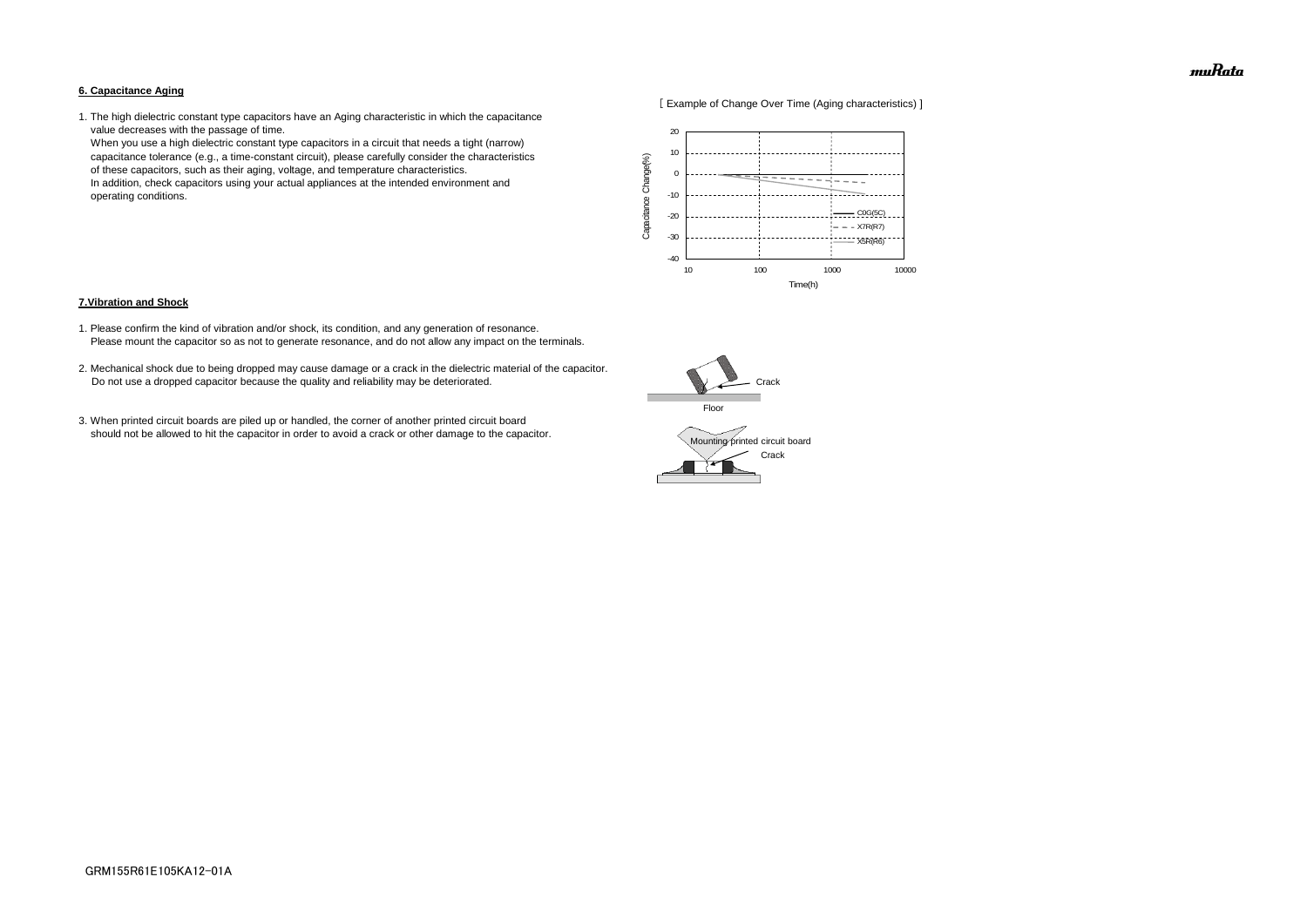# ■Soldering and Mounting

#### **1.Mounting Position**

- 1. Confirm the best mounting position and direction that minimizes the stress imposed on the capacitor during flexing or bending the printed circuit board. 1-1.Choose a mounting position that minimizes the stress imposed on the chip during flexing or bending of the board.
	- [ Component Direction ]

- [ Chip Mounting Close to Board Separation Point ] It is effective to implement the following measures, to reduce stress in separating the board.
- It is best to implement all of the following three measures; however, implement as many measures as possible to reduce stress.

Locate chip horizontal to the direction in which stress acts.

(Bad Example) (Good Example)

\*1 A > D is valid when stress is added vertically to the perforation as with Hand Separation. If a Cutting Disc is used, stress will be diagonal to the PCB, therefore  $A > D$  is invalid.

When a capacitor is mounted near a screw hole, it may be affected by the board deflection that occurs during the tightening of the screw. Mount the capacitor in a position as far away from the screw holes as possible.

#### [ Mounting Capacitors Near Screw Holes ]

## **2.Information before Mounting**

| <b>Contents of Measures</b>                                                                | <b>Stress Level</b> |
|--------------------------------------------------------------------------------------------|---------------------|
| (1) Turn the mounting direction of the component parallel to the board separation surface. | $A > D^*1$          |
| (2) Add slits in the board separation part.                                                | A > B               |
| (3) Keep the mounting position of the component away from the board separation surface.    | A > C               |

- 1. Do not re-use capacitors that were removed from the equipment.
- 2. Confirm capacitance characteristics under actual applied voltage.
- 3. Confirm the mechanical stress under actual process and equipment use.
- 4. Confirm the rated capacitance, rated voltage and other electrical characteristics before assembly.
- 5. Prior to use, confirm the solderability of capacitors that were in long-term storage.
- 6. Prior to measuring capacitance, carry out a heat treatment for capacitors that were in long-term storage.
- 7.The use of Sn-Zn based solder will deteriorate the reliability of the MLCC.

Please contact our sales representative or product engineers on the use of Sn-Zn based solder in advance.





muRata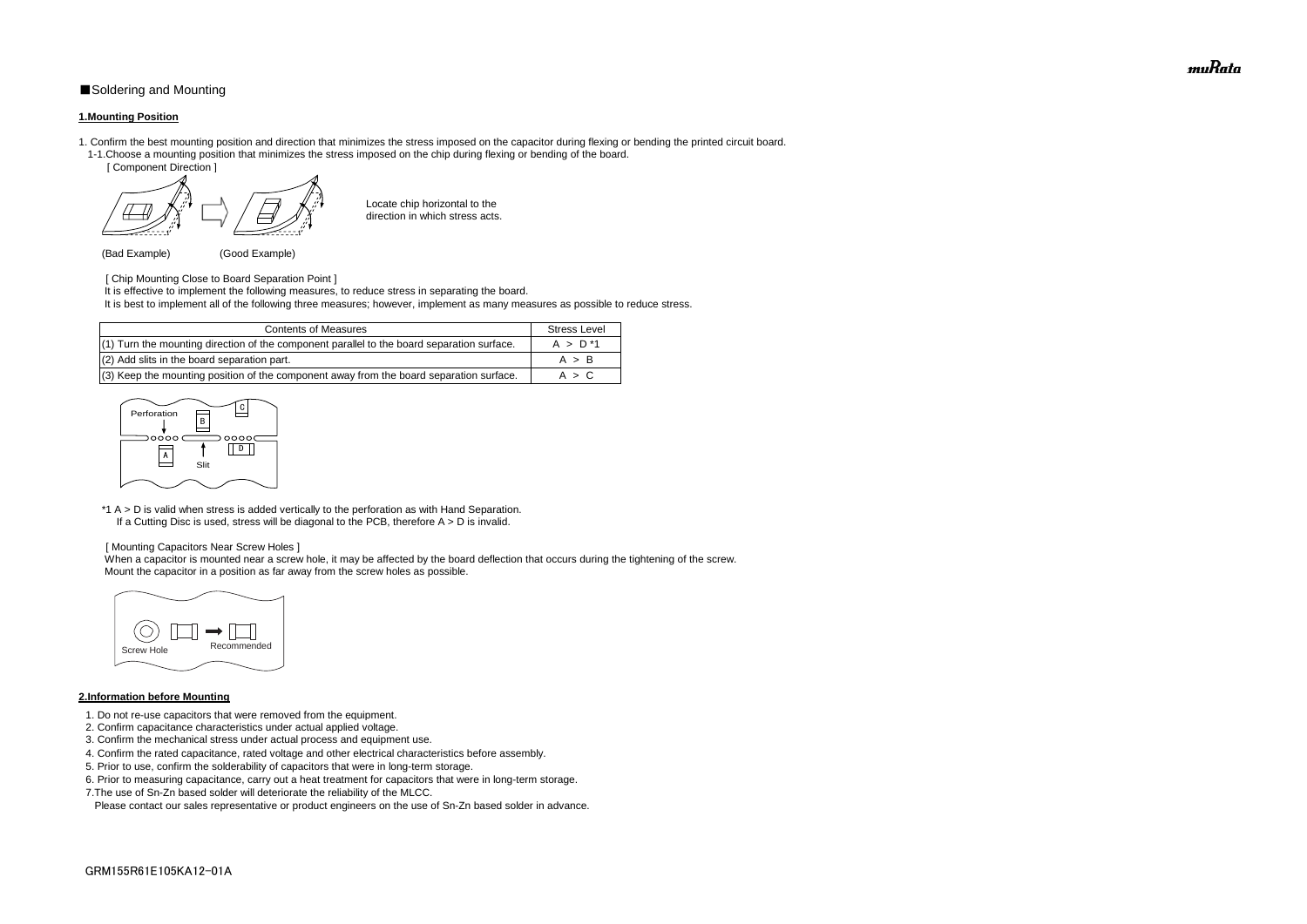#### **3.Maintenance of the Mounting (pick and place) Machine**

- 1. Make sure that the following excessive forces are not applied to the capacitors.
	- Check the mounting in the actual device under actual use conditions ahead of time.
- 1-1. In mounting the capacitors on the printed circuit board, any bending force against them shall be kept to a minimum to prevent them from any damage or cracking. Please take into account the following precautions and recommendations for use in your process.
	- (1) Adjust the lowest position of the pickup nozzle so as not to bend the printed circuit board.

2. Dirt particles and dust accumulated in the suction nozzle and suction mechanism prevent the nozzle from moving smoothly. This creates excessive force on the capacitor during mounting, causing cracked chips. Also, the locating claw, when worn out, imposes uneven forces on the chip when positioning, causing cracked chips. The suction nozzle and the locating claw must be maintained, checked and replaced periodically.



muRata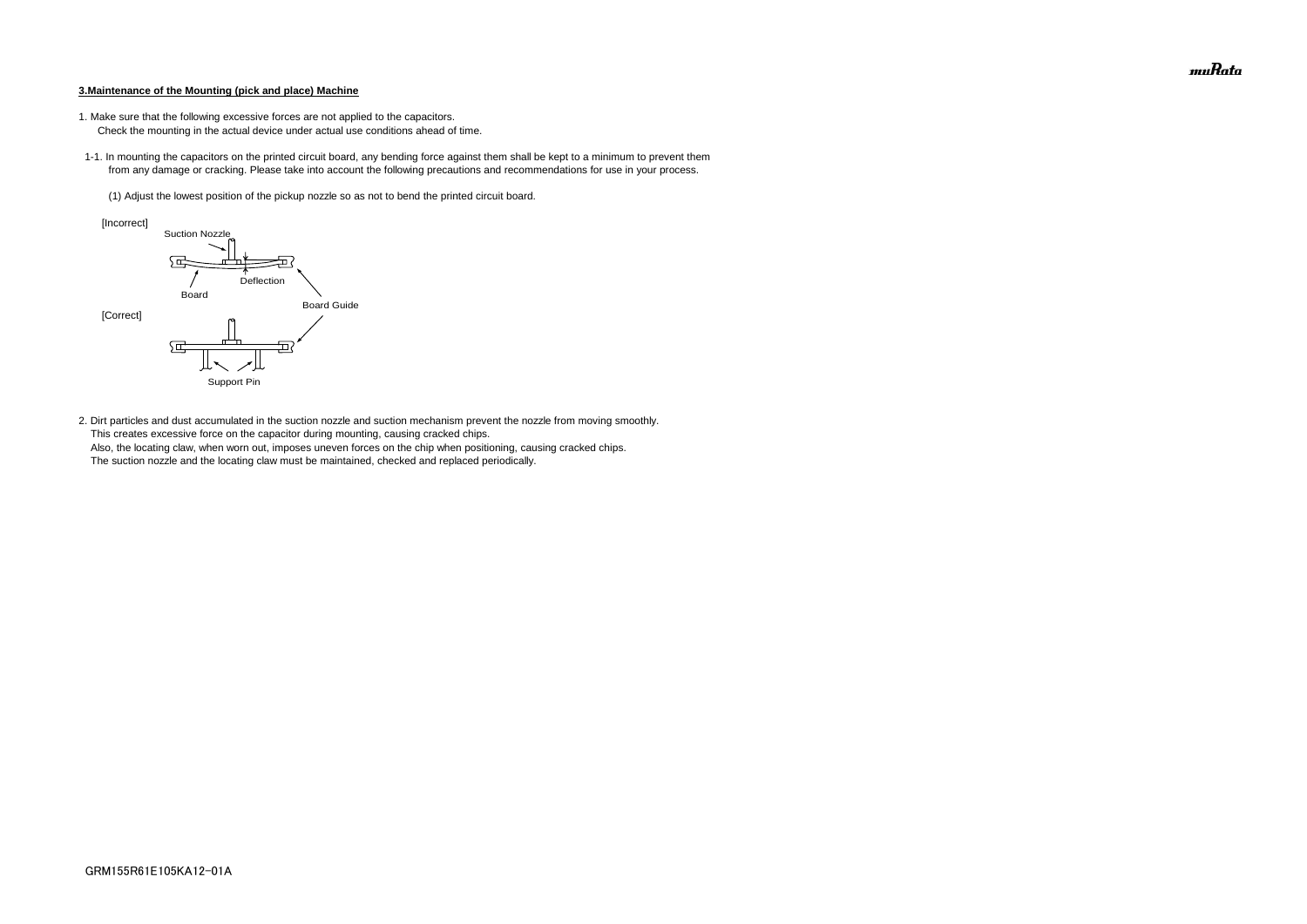#### **4-1.Reflow Soldering**

1. When sudden heat is applied to the components, the mechanical strength of the components will [Standard Conditions for Reflow Soldering] decrease because a sudden temperature change causes deformation inside the components. In order to prevent mechanical damage to the components, preheating is required for both the components and the PCB.

Preheating conditions are shown in table 1.

 It is required to keep the temperature differential between the solder and the components surface (ΔT) as small as possible.

2. When components are immersed in solvent after mounting, be sure to maintain the temperature difference (ΔT) between the component and the solvent within the range shown in the table 1.

#### Recommended Conditions

3. When a capacitor is mounted at a temperature lower than the peak reflow temperature recommended by the solder manufacturer, the following quality problems can occur. Consider factors such as the placement of peripheral components and the reflow temperature setting to prevent the capacitor's reflow temperature from dropping below the peak temperature specified. Be sure to evaluate the mounting situation beforehand and verify that none of the following problems occur.



In the case of repeated soldering, the accumulated Lead Free Solder: Sn-3.0Ag-0.5Cu soldering time must be within the range shown above.

 ・Drop in solder wettability ・Solder voids ・Possible occurrence of whiskering ・Drop in bonding strength ・Drop in self-alignment properties ・Possible occurrence of tombstones and/or shifting on the land patterns of the circuit board

| <sup>-</sup> able |                                |                              |
|-------------------|--------------------------------|------------------------------|
| <b>Series</b>     | Chip Dimension(L/W) Code       | Temperature Differential     |
| <b>GRM</b>        | 01/02/MD/03/15/<br>18/JN/21/31 | $\Delta T \leq 190^{\circ}C$ |
| <b>GRM</b>        | 32/43/55                       | $\Delta T \leq 130^{\circ}C$ |

#### 4. Optimum Solder Amount for Reflow Soldering

4-1. Overly thick application of solder paste results in a excessive solder fillet height. This makes the chip more susceptible to mechanical and thermal stress on the board and may cause the chips to crack.

- 4-2. Too little solder paste results in a lack of adhesive strength on the termination, which may result in chips breaking loose from the PCB.
- 4-3. Please confirm that solder has been applied smoothly to the termination.

Make sure not to impose any abnormal mechanical shocks to the PCB.

|                  | Lead Free Solder       |  |
|------------------|------------------------|--|
| Peak Temperature | 240 to $260^{\circ}$ C |  |
| Atmosphere       | Air or $N_2$           |  |



#### Inverting the PCB



[Allowable Reflow Soldering Temperature and Time]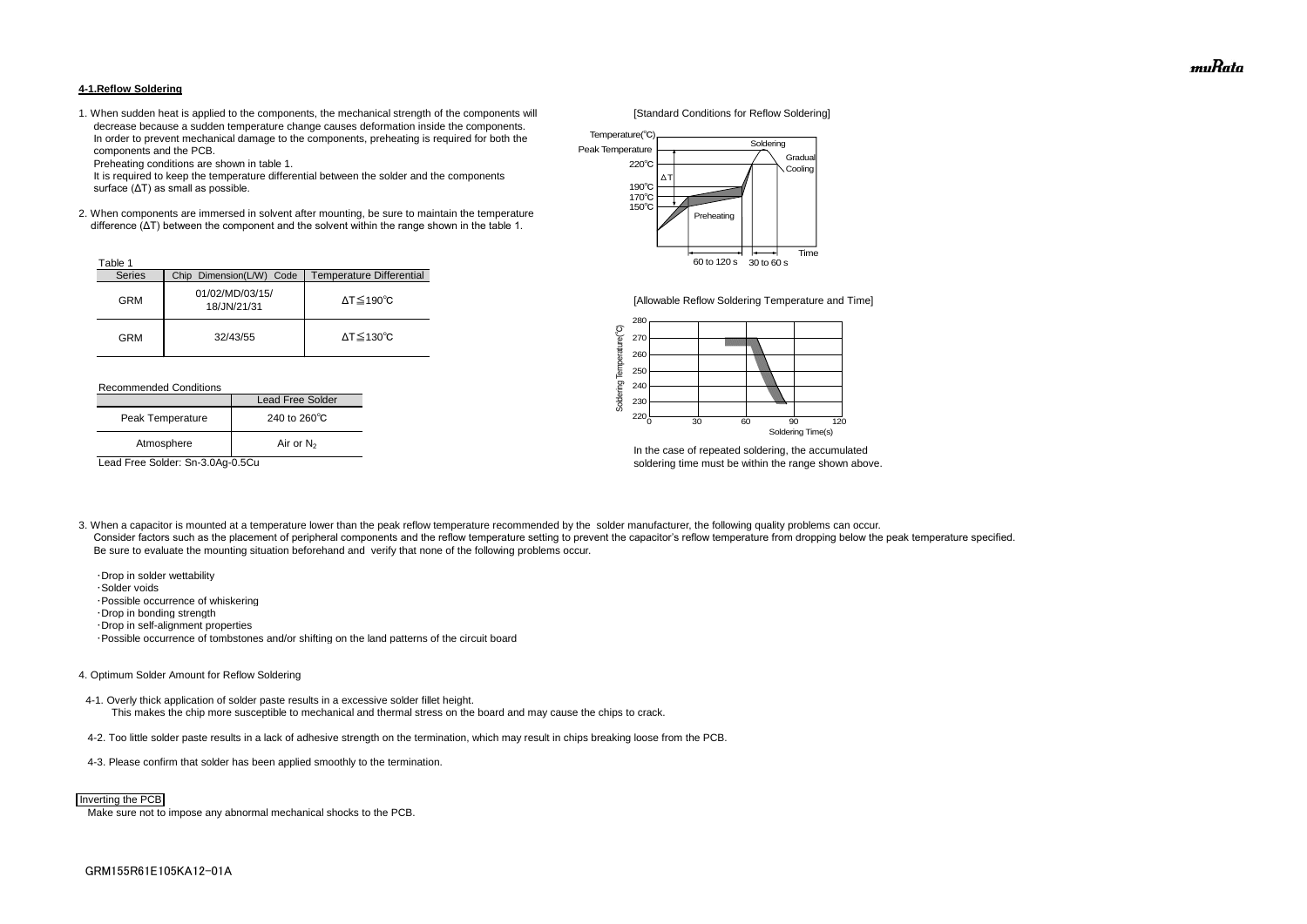#### **4-2.Flow Soldering**

1. Do not apply flow soldering to chips not listed in Table 2. [Standard Conditions for Flow Soldering]

Table 2

2. When sudden heat is applied to the components, the mechanical strength of the components will decrease because a sudden temperature change causes deformation inside the components. In order to prevent mechanical damage to the components, preheating is required for both of the components and the PCB.

It is required to keep the temperature differential between the solder and the components surface [Allowable Flow Soldering Temperature and Time] (ΔT) as low as possible.

Preheating conditions are shown in table 2.

- 3. Excessively long soldering time or high soldering temperature can result in leaching of the terminations, causing poor adhesion or a reduction in capacitance value due to loss of contact between the inner electrodes and terminations.
- 4. When components are immersed in solvent after mounting, be sure to maintain the temperature differential (ΔT) between the component and solvent within the range shown in the table 2.

| <b>Series</b> | Chip Dimension(L/W) Code | Temperature Differential |
|---------------|--------------------------|--------------------------|
| GRM           | 18/21/31                 | ΔT≤150℃                  |

#### Recommended Conditions

Lead Free Solder: Sn-3.0Ag-0.5Cu

#### 5. Optimum Solder Amount for Flow Soldering

 5-1. The top of the solder fillet should be lower than the thickness of the components. If the solder amount is excessive, the risk of cracking is higher during board bending or any other stressful condition.



In the case of repeated soldering, the accumulated soldering time must be within the range shown above.

|                                    | <b>Lead Free Solder</b> |
|------------------------------------|-------------------------|
| <b>Preheating Peak Temperature</b> | 100 to $120^{\circ}$ C  |
| Soldering Peak Temperature         | 250 to $260^{\circ}$ C  |
| Atmosphere                         | Air or $N_2$            |





muRata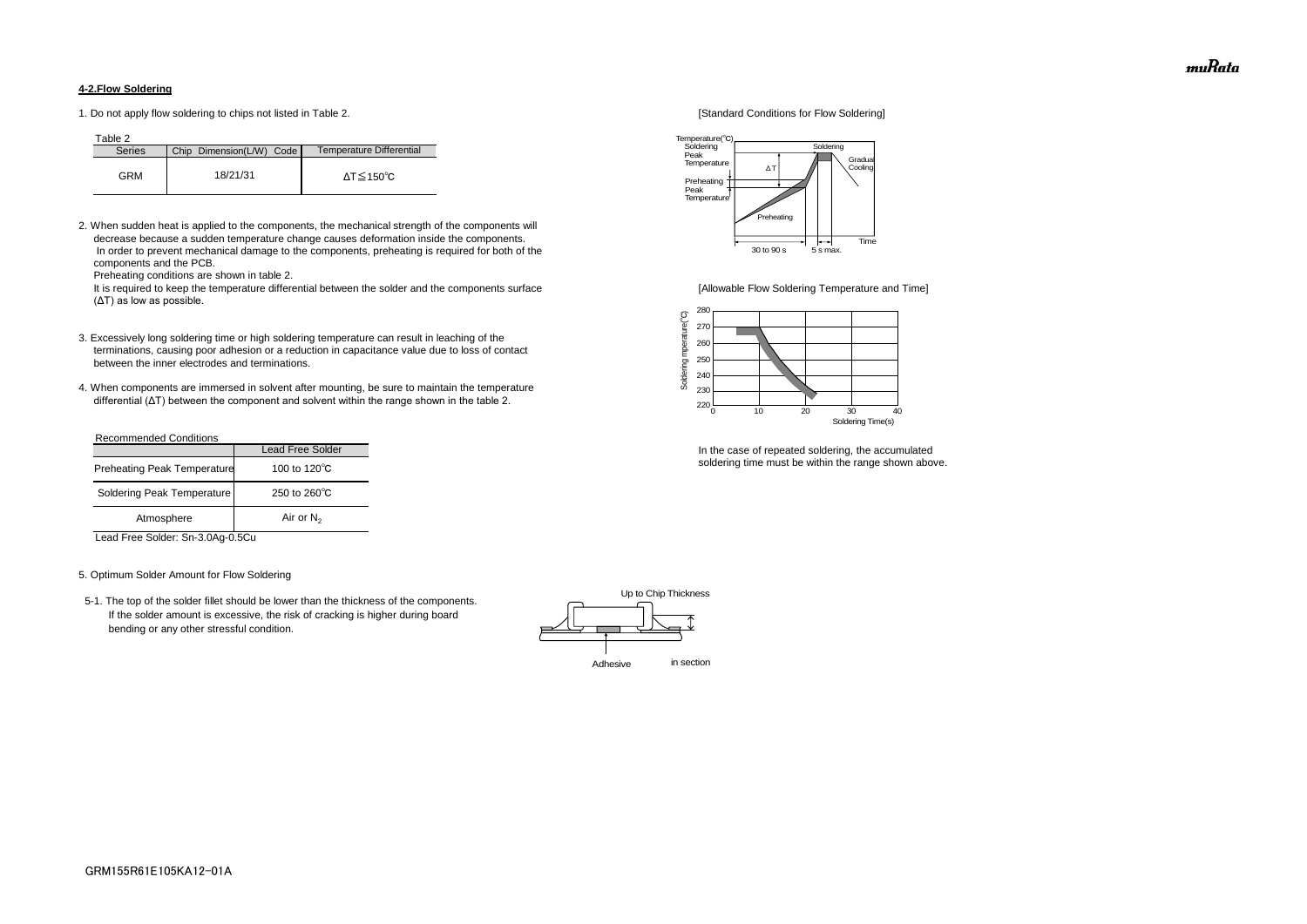#### **4-3.Correction of Soldered Portion**

When sudden heat is applied to the capacitor, distortion caused by the large temperature difference occurs internally, and can be the cause of cracks. Capacitors also tend to be affected by mechanical and thermal stress depending on the board preheating temperature or the soldering fillet shape, and can be the cause of cracks. Please refer to "1. PCB Design" or "3. Optimum solder amount" for the solder amount and the fillet shapes.

#### 1. Correction with a Soldering Iron

- 1-1. In order to reduce damage to the capacitor, be sure to preheat the capacitor and the mounting board.
- Preheat to the temperature range shown in Table 3. A hot plate, hot air type preheater, etc. can be used for preheating. 1-2. After soldering, do not allow the component/PCB to cool down rapidly.
- 1-3. Perform the corrections with a soldering iron as quickly as possible. If the soldering iron is applied too long, there is a possibility of causing solder leaching on the terminal electrodes, which will cause deterioration of the adhesive strength and other problems.

Lead Free Solder: Sn-3.0Ag-0.5Cu

\* Please manage Δ T in the temperature of soldering iron and the preheating temperature.

2. Correction with Spot Heater

 Compared to local heating with a soldering iron, hot air heating by a spot heater heats the overall component and board, therefore, it tends to lessen the thermal shock. In the case of a high density mounted board, a spot heater can also prevent concerns of the soldering iron making direct contact with the component.

- 3-2. A soldering iron with a tip of ø3mm or smaller should be used. In section
	- It is also necessary to keep the soldering iron from touching the components during the re-work.
- 3-3. Solder wire with ø0.5mm or smaller is required for soldering.



- 2-1. If the distance from the hot air outlet of the spot heater to the component is too close, cracks may occur due to thermal shock. To prevent this problem, follow the conditions shown in Table 4.
- 2-2. In order to create an appropriate solder fillet shape, it is recommended that hot air be applied at the angle shown in Figure 1.

| Table 3 |                                    |                                      |                           |                                         |            |
|---------|------------------------------------|--------------------------------------|---------------------------|-----------------------------------------|------------|
| Series  | Chip<br>Dimension<br>(L/W)<br>Code | Temperature of<br>Soldering Iron Tip | Preheating<br>Temperature | Temperature<br>$Differential(\Delta T)$ | Atmosphere |
| GRM     | 03/15/18/JN/21/31                  | $350^{\circ}$ C max.                 | $150^{\circ}$ C min.      | $\Delta T \leq 190^{\circ}C$            | Air        |
| GRM     | 32/43/55                           | $280^{\circ}$ C max.                 | $150^{\circ}$ C min.      | $\Delta T \leq 130^{\circ}C$            | Air        |

- 3. Optimum solder amount when re-working with a soldering iron
- 3-1. If the solder amount is excessive, the risk of cracking is higher during board bending or any other stressful condition. Too little solder amount results in a lack of adhesive strength on the termination, which may result in chips breaking loose from the PCB. Please confirm that solder has been applied smoothly is and rising to the end surface of the chip.

| Table 4                                      |                                  |
|----------------------------------------------|----------------------------------|
| <b>Distance</b>                              | 5mm or more                      |
| Hot Air Application angle                    | 45° *Figure 1                    |
| Hot Air Temperature Nozzle Outlet 400°C max. |                                  |
|                                              | Less than 10 s                   |
|                                              | (3216M / 1206 size or smaller)   |
| <b>Application Time</b>                      | Less than 30 s                   |
|                                              | (3225M / 1210 size or larger)    |
|                                              | (3216M, 3225M: Metric size code) |





muRata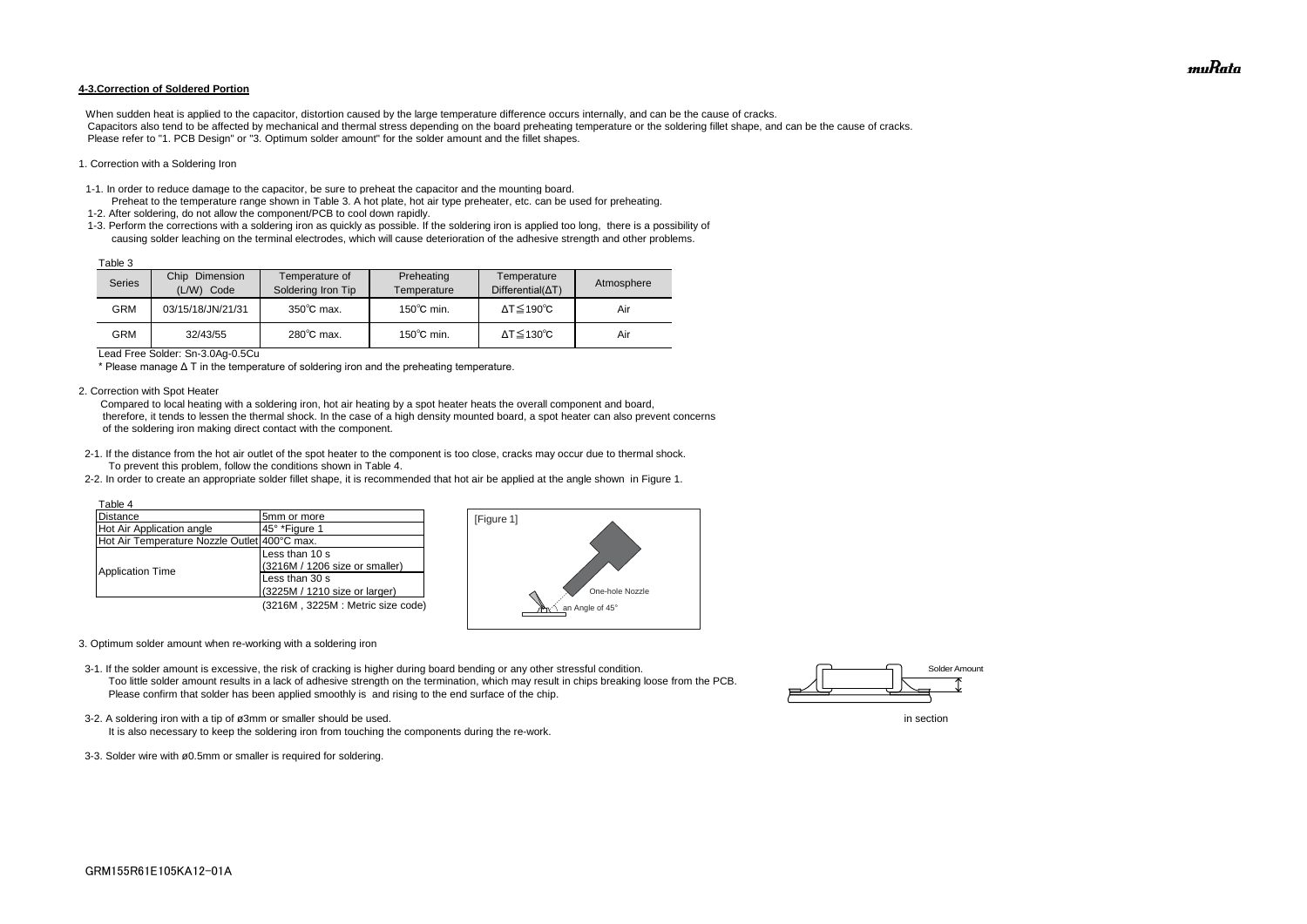### **5.Washing**

 Excessive ultrasonic oscillation during cleaning can cause the PCBs to resonate, resulting in cracked chips or broken solder joints. Before starting your production process, test your cleaning equipment / process to insur eit does not degrade the capacitors.

#### **6.Electrical Test on Printed Circuit Board**

- 1. Confirm position of the support pin or specific jig, when inspecting the electrical performance of a capacitor after mounting on the printed circuit board.
- 1-1. Avoid bending the printed circuit board by the pressure of a test-probe, etc. The thrusting force of the test probe can flex the PCB, resulting in cracked chips or open solder joints. Provide support pins on the back side of the PCB to prevent warping or flexing. Install support pins as close to the test-probe as possible.
- 1-2. Avoid vibration of the board by shock when a test -probe contacts a printed circuit board.

[Not Recommended] [Recommended]





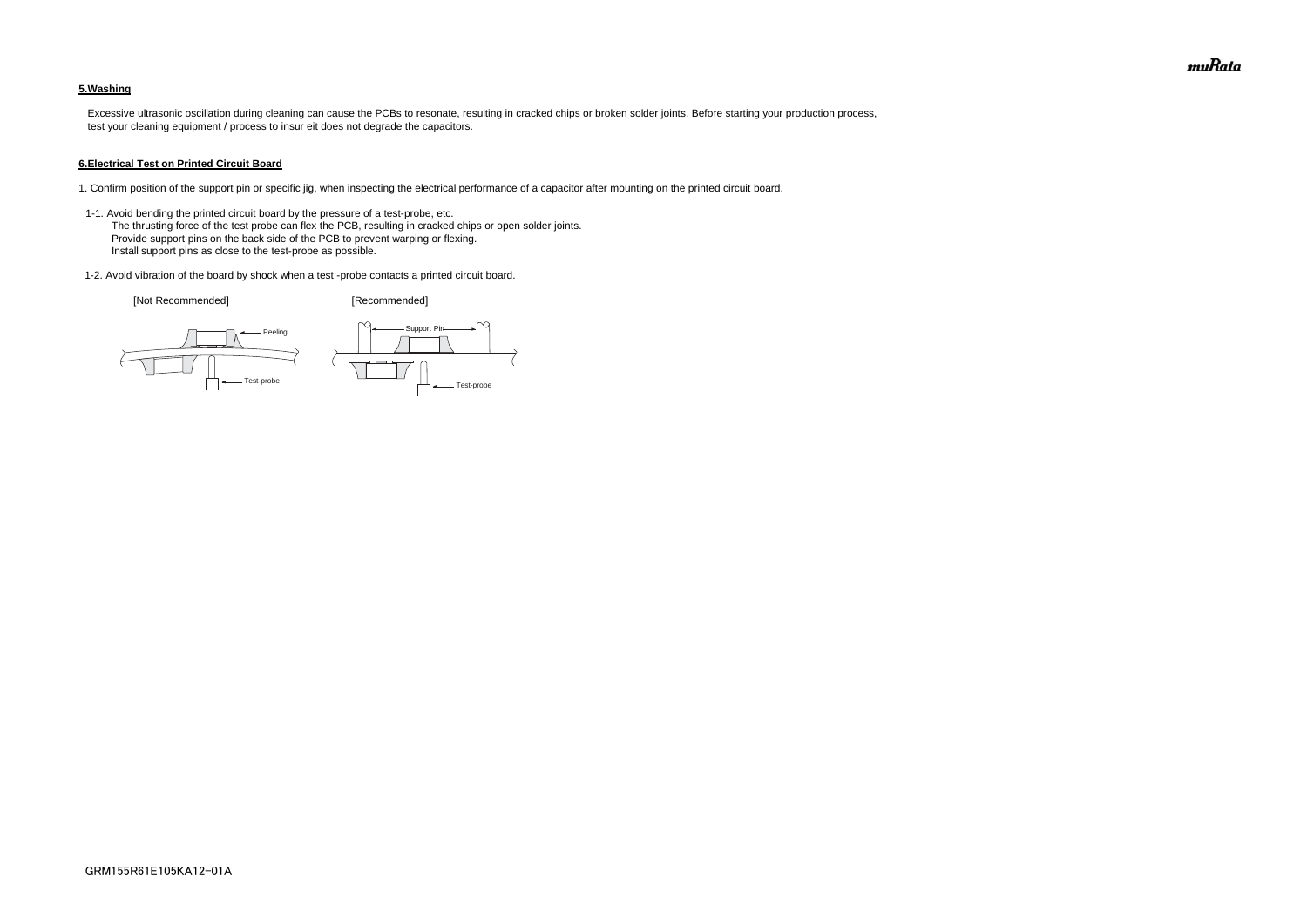#### **7.Printed Circuit Board Cropping**

- 1. After mounting a capacitor on a printed circuit board, do not apply any stress to the capacitor that caused bending or twisting the board.
- 1-1. In cropping the board, the stress as shown may cause the capacitor to crack. Cracked capacitors may cause deterioration of the insulation resistance, and result in a short. Avoid this type of stress to a capacitor.



2. Check the cropping method for the printed circuit board in advance.

2-1. Printed circuit board cropping shall be carried out by using a jig or an apparatus (Disc separator, router type separator, etc.) to prevent the mechanical stress that can occur to the board.

 \* When a board separation jig or disc separator is used, if the following precautions are not observed, a large board deflection stress will occur and the capacitors may crack. Use router type separator if at all possible.

#### (1) Example of a suitable jig

[In the case of Single-side Mounting]

An outline of the board separation jig is shown as follows.

Recommended example:

 Stress on the component mounting position can be minimized by holding the portion close to the jig, and bend in the direction towards the side where the capacitors are mounted. Not recommended example: The risk of cracks occurring in the capacitors increases due to large stress being applied to the component mounting position, if the portion away from the jig is held and bent in thedirection opposite the side where the capacitors are mounted.

[In the case of Double-sided Mounting]

 Since components are mounted on both sides of the board, the risk of cracks occurring can not be avoided with the above method. Therefore, implement the following measures to prevent stress from being applied to the components.

#### (Measures)

(1) Consider introducing a router type separator.

If it is difficult to introduce a router type separator, implement the following measures. (Refer to item 1. Mounting Position)

(2) Mount the components parallel to the board separation surface.

(3) When mounting components near the board separation point, add slits in the separation position near the component.



(4) Keep the mounting position of the components away from the board separation point.

| <b>Board Separation Method</b> | Hand Separation                                                                       | 1) Board Separation Jig                                               | <b>Board Separation Apparatus</b>                                                                              |                          |  |
|--------------------------------|---------------------------------------------------------------------------------------|-----------------------------------------------------------------------|----------------------------------------------------------------------------------------------------------------|--------------------------|--|
|                                | Nipper Separation                                                                     |                                                                       | 2) Disc Separator                                                                                              | 3) Router Type Separator |  |
| Level of stress on board       | High                                                                                  | Medium                                                                | Medium                                                                                                         | Low                      |  |
| Recommended                    | ×                                                                                     | Δ*                                                                    | ^*                                                                                                             |                          |  |
| <b>Notes</b>                   | Hand and nipper<br>separation apply a high<br>level of stress.<br>Use another method. | · Board handling<br>- Board bending direction<br>Layout of capacitors | · Board handling<br>Layout of slits<br>Design of V groove<br>Arrangement of blades<br>. Controlling blade life | Board handling           |  |

muRata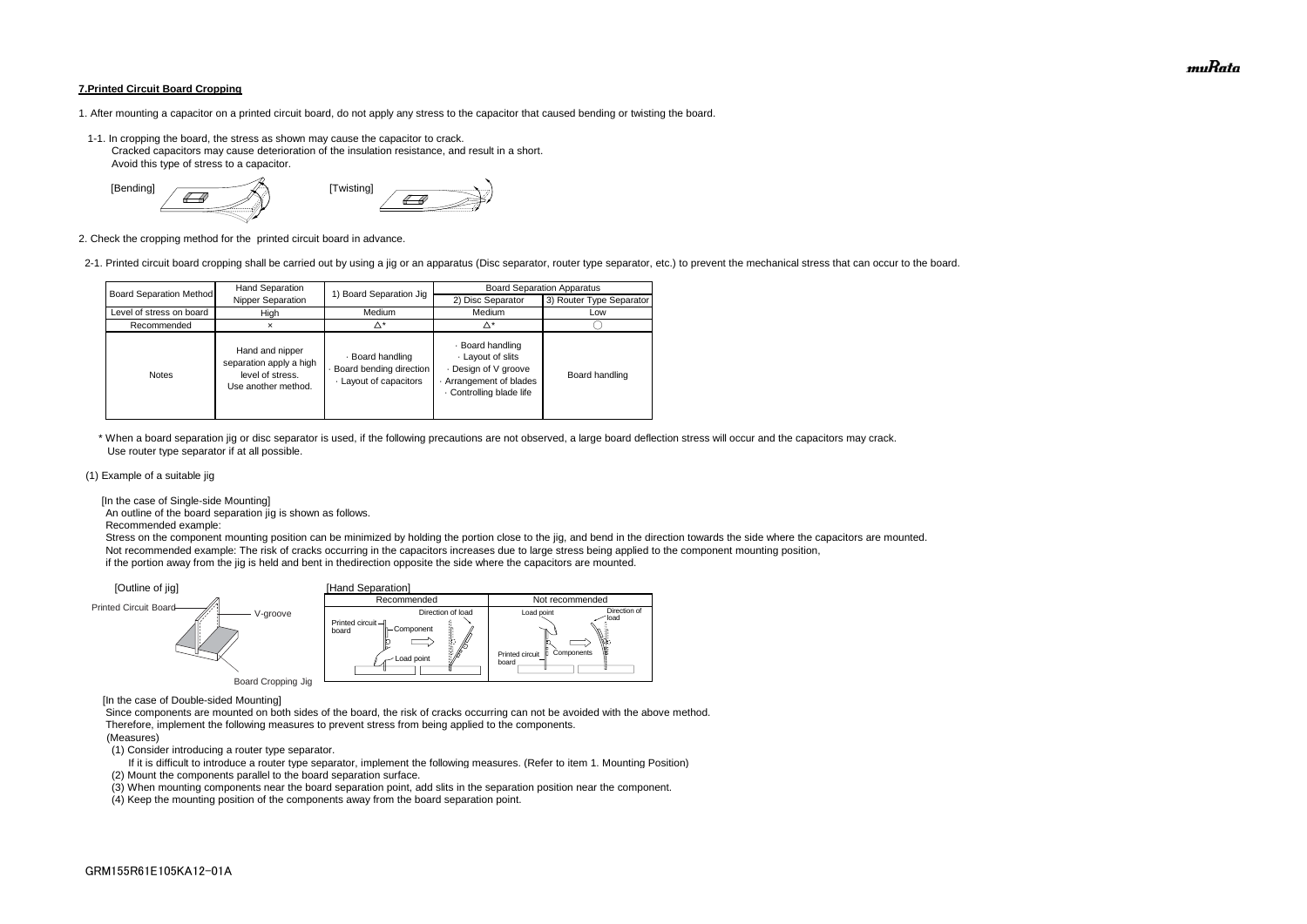#### (2) Example of a Disc Separator

- An outline of a disc separator is shown as follows. As shown in the Principle of Operation, the top blade and bottom blade are aligned with the V-grooves on the printed circuit board to separate the board. In the following case, board deflection stress will be applied and cause cracks in the capacitors.
- (1) When the adjustment of the top and bottom blades are misaligned, such as deviating in the top-bottom, left-right or front-rear directions
- (2) The angle of the V groove is too low, depth of the V groove is too shallow, or the V groove is misaligned top-bottom
- IF V groove is too deep, it is possible to brake when you handle and carry it. Carefully design depth of the V groove with consideration about strength of material of the printed circuit board.

[ Disc Separator ]

(3) Example of Router Type Separator

The router type separator performs cutting by a router rotating at a high speed.





 Since the board does not bend in the cutting process, stress on the board can be suppressed during board separation. When attaching or removing boards to/from the router type separator, carefully handle the boards to prevent bending.

| V-groove Design ]      |                         |           |                   |                |  |  |
|------------------------|-------------------------|-----------|-------------------|----------------|--|--|
| Example of Recommended | Not Recommended         |           |                   |                |  |  |
| V-groove Design        | Left-right Misalignment | Low-Angle | Depth too Shallow | Depth too Deep |  |  |
|                        |                         |           |                   |                |  |  |

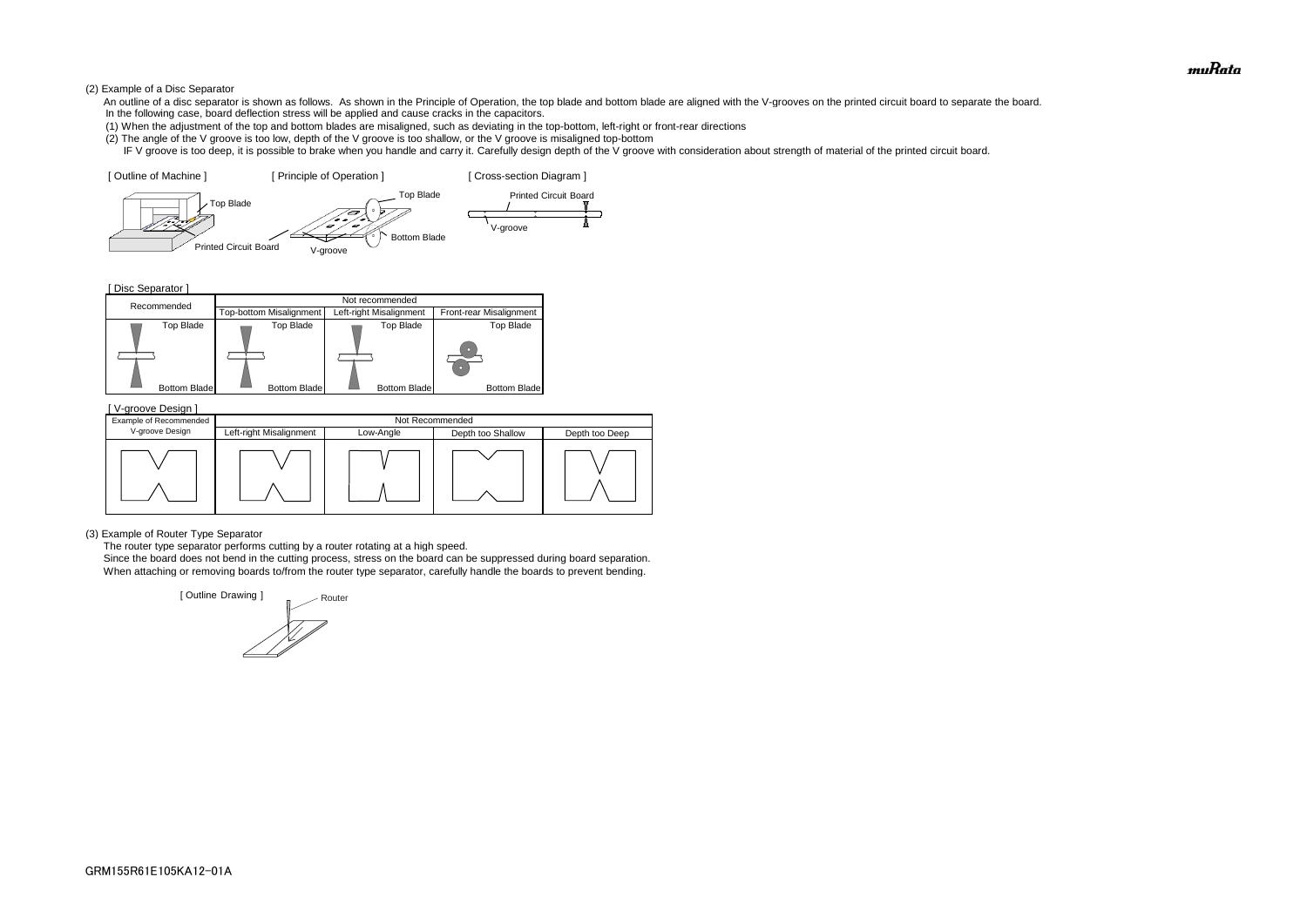#### **8. Assembly**

#### 1. Handling

 If a board mounted with capacitors is held with one hand, the board may bend. Firmly hold the edges of the board with both hands when handling. If a board mounted with capacitors is dropped, cracks may occur in the capacitors. Do not use dropped boards, as there is a possibility that the quality of the capacitors may be impaired.

#### 2. Attachment of Other Components

#### 2-1. Mounting of Other Components

Pay attention to the following items, when mounting other components on the back side of the board after capacitors have been mounted on the opposite side.

When the bottom dead point of the suction nozzle is set too low, board deflection stress may be applied to the capacitors on the back side (bottom side), and cracks may occur in the capacitors. · After the board is straightened, set the bottom dead point of the nozzle on the upper surface of the board.

· Periodically check and adjust the bottom dead point.

#### 2-2. Inserting Components with Leads into Boards

 When inserting components (transformers, IC, etc.) into boards, bending the board may cause cracks in the capacitors or cracks in the solder. Pay attention to the following.

- · Increase the size of the holes to insert the leads, to reduce the stress on the board during insertion.
- · Fix the board with support pins or a dedicated jig before insertion.
- · Support below the board so that the board does not bend. When using support pins on the board, periodically confirm that there is no difference in the height of each support pin.

2-3. Attaching/Removing Sockets and/or Connectors

Insertion and removal of sockets and connectors, etc., might cause the board to bend.

Please insure that the board does not warp during insertion and removal of sockets and connectors, etc., or the bending may damage mounted components on the board.

#### 2-4. Tightening Screws

The board may be bent, when tightening screws, etc. during the attachment of the board to a shield or chassis.

Pay attention to the following items before performing the work.

· Plan the work to prevent the board from bending.

· Use a torque screwdriver, to prevent over-tightening of the screws.

· The board may bend after mounting by reflow soldering, etc. Please note, as stress may be applied to the chips by forcibly flattening the board when tightening the screws.









muRata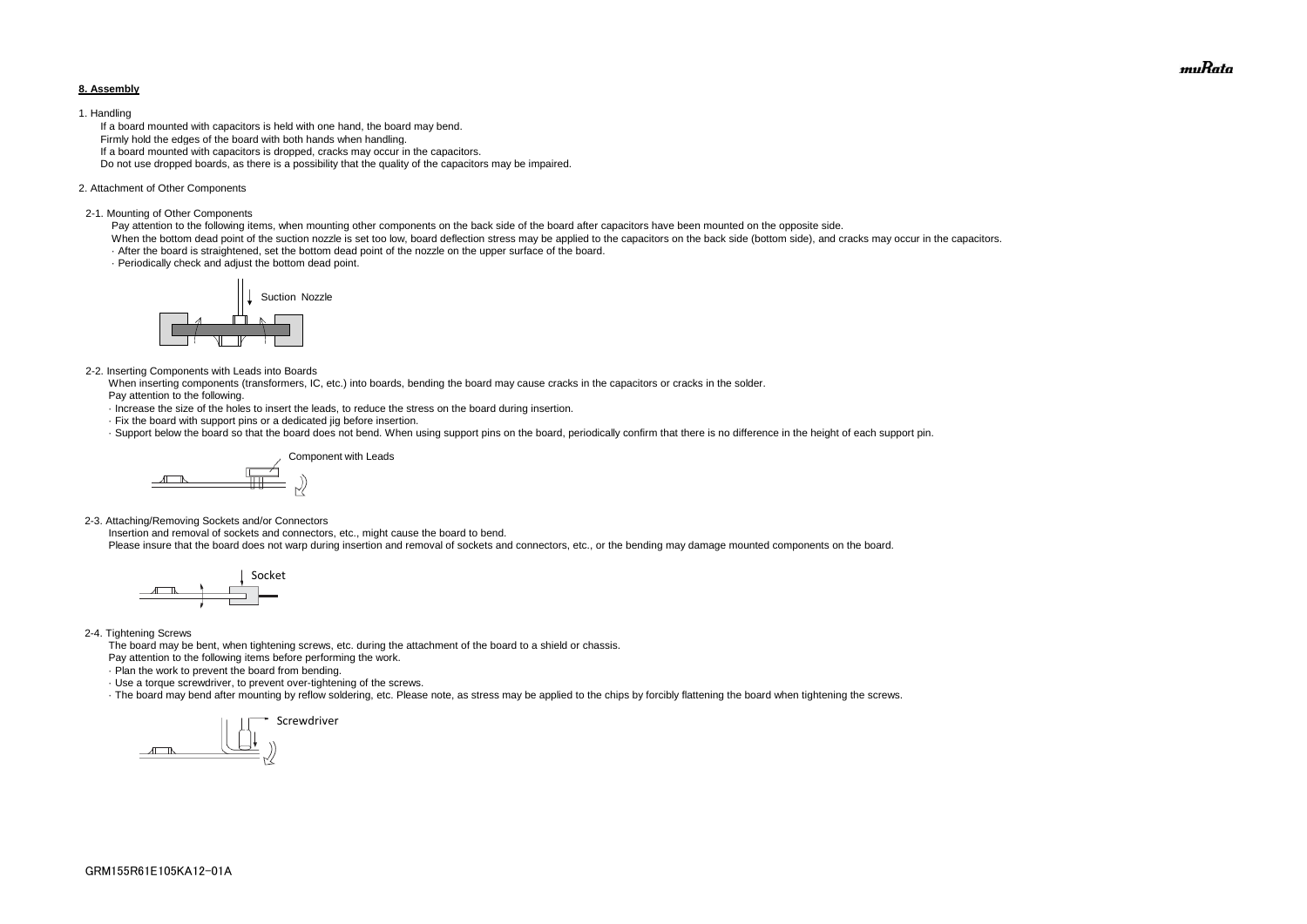# ■ Others

#### **1. Under Operation of Equipment**

- 1-1. Do not touch a capacitor directly with bare hands during operation in order to avoid the danger of an electric shock.
- 1-2. Do not allow the terminals of a capacitor to come in contact with any conductive objects (short-circuit). Do not expose a capacitor to a conductive liquid, inducing any acid or alkali solutions.
- 1-3. Confirm the environment in which the equipment will operate is under the specified conditions.
	- Do not use the equipment under the following environments.
	- (1) Being spattered with water or oil.
	- (2) Being exposed to direct sunlight.
	- (3) Being exposed to ozone, ultraviolet rays, or radiation.
	- (4) Being exposed to toxic gas (e.g., hydrogen sulfide, sulfur dioxide, chlorine, ammonia gas etc.)
	- (5) Any vibrations or mechanical shocks exceeding the specified limits.
	- (6) Moisture condensing environments.
- 1-4. Use damp proof countermeasures if using under any conditions that can cause condensation.

#### **2. Others**

If the circuit being used may cause an electrical shock, smoke or fire when a capacitor is shorted, be sure to install fail-safe functions, such as a fuse, to prevent secondary accidents. (2) This series are not safety standard certified products.

- 2-1. In an Emergency
	- (1) If the equipment should generate smoke, fire, or smell, immediately turn off or unplug the equipment.
	- If the equipment is not turned off or unplugged, the hazards may be worsened by supplying continuous power.
	- (2) In this type of situation, do not allow face and hands to come in contact with the capacitor or burns may be caused by the capacitor's high temperature.
- 2-2. Disposal of waste

When capacitors are disposed of, they must be burned or buried by an industrial waste vendor with the appropriate licenses.

- 2-3. Circuit Design
	- (1) Addition of Fail Safe Function

Capacitors that are cracked by dropping or bending of the board may cause deterioration of the insulation resistance, and result in a short.

2-4. Remarks

 Failure to follow the cautions may result, worst case, in a short circuit and smoking when the product is used. The above notices are for standard applications and conditions. Contact us when the products are used in special mounting conditions. Select optimum conditions for operation as they determine the reliability of the product after assembly. The data herein are given in typical values, not guaranteed ratings.

muRata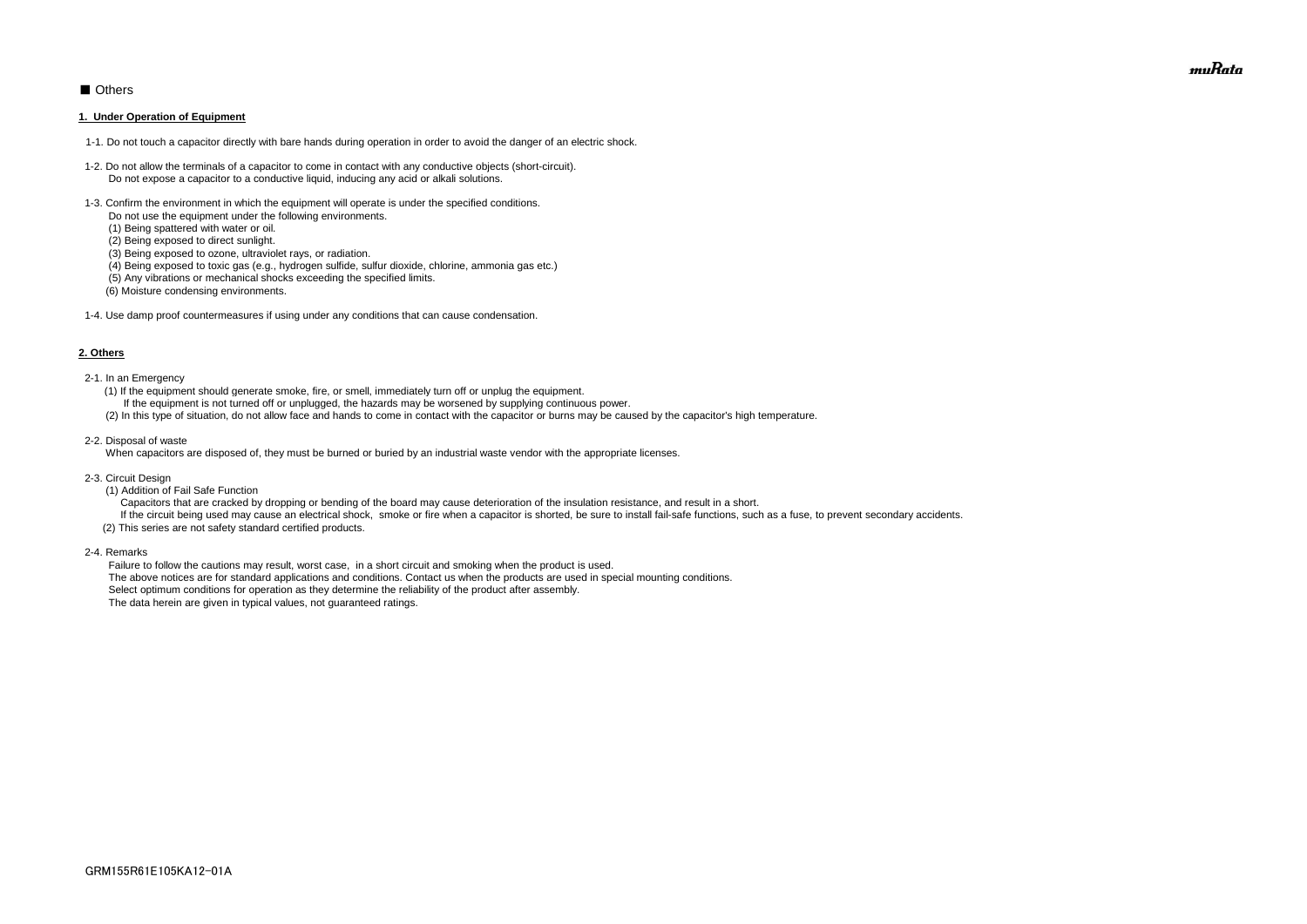#### **1.Operating Temperature**

- 1. The operating temperature limit depends on the capacitor.
- 1-1. Do not apply temperatures exceeding the maximum operating temperature. It is necessary to select a capacitor with a suitable rated temperature that will cover the operating temperature range. It is also necessary to consider the temperature distribution in equipment and the seasonal temperature variable factor.
- 1-2. Consider the self-heating factor of the capacitor The surface temperature of the capacitor shall not exceed the maximum operating temperature including self-heating.

#### **2.Atmosphere Surroundings (gaseous and liquid)**

- 1. Restriction on the operating environment of capacitors.
- 1-1. Capacitors, when used in the above, unsuitable, operating environments may deteriorate due to the corrosion of the terminations and the penetration of moisture into the capacitor.
- 1-2. The same phenomenon as the above may occur when the electrodes or terminals of the capacitor are subject to moisture condensation.
- 1-3. The deterioration of characteristics and insulation resistance due to the oxidization or corrosion of terminal electrodes may result in breakdown when the capacitor is exposed to corrosive or volatile gases or solvents for long periods of time.

#### **3.Piezo-electric Phenomenon**

1. When using high dielectric constant type capacitors in AC or pulse circuits, the capacitor itself vibrates at specific frequencies and noise may be generated. Moreover, when the mechanical vibration or shock is added to capacitor, noise may occur.

# **Notice**

## ■ Rating

muRata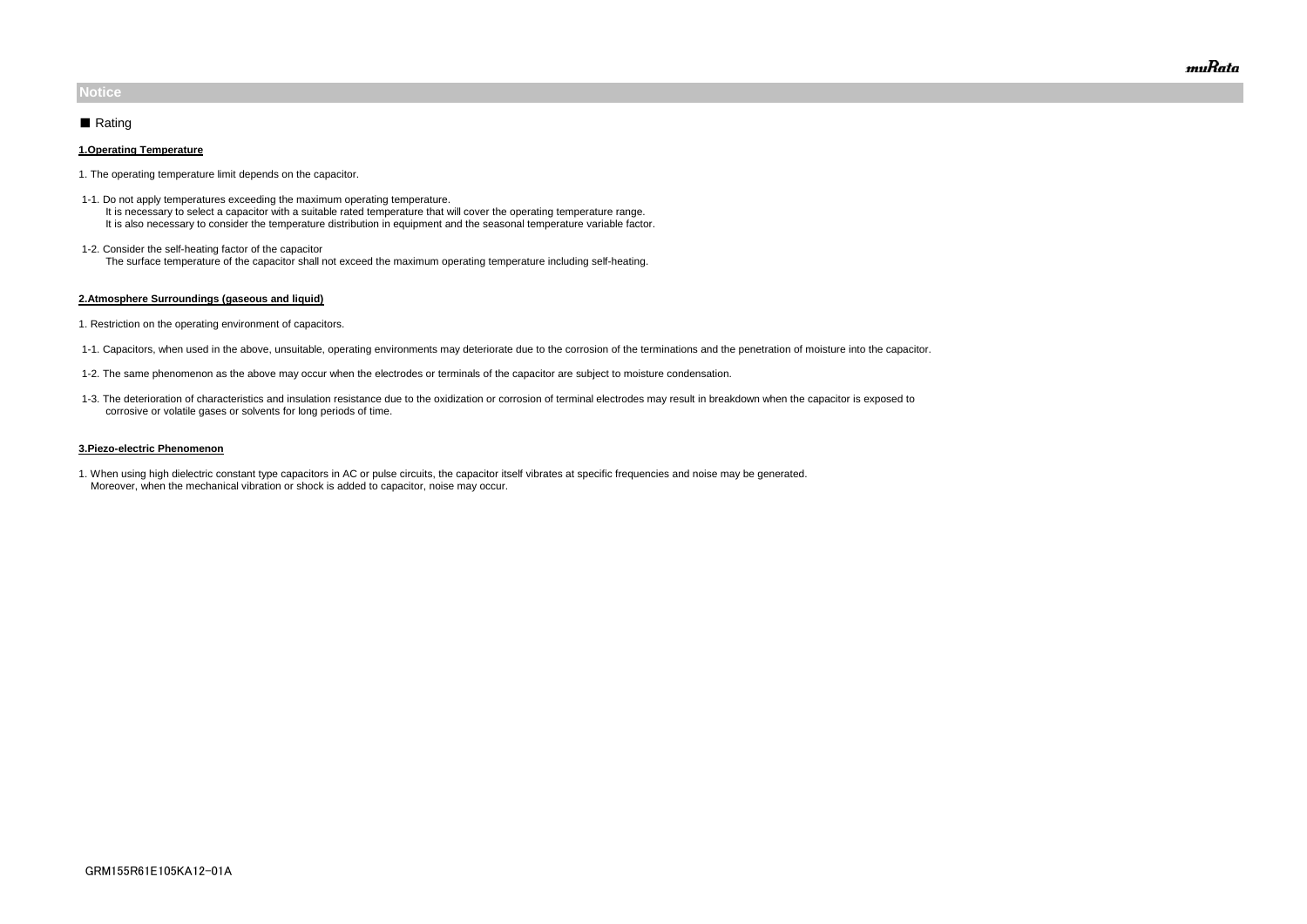# ■Soldering and Mounting

### **1.PCB Design**

 1-1. Unlike leaded components, chip components are susceptible to flexing stresses since they are mounted directly on the substrate. They are also more sensitive to mechanical and thermal stresses than leaded components. Excess solder fillet height can multiply these stresses and cause chip cracking. When designing substrates, take land patterns and dimensions into consideration to eliminate the possibility of excess solder fillet height.

1. Notice for Pattern Forms

 1-2. There is a possibility of chip cracking caused by PCB expansion/contraction with heat, because stress on a chip is different depending on PCB material and structure. When the thermal expansion coefficient greatly differs between the board used for mounting and the chip, it will cause cracking of the chip due to the thermal expansion and contraction. When capacitors are mounted on a fluorine resin printed circuit board or on a single-layered glass epoxy board, it may also cause cracking of the chip for the same reason.

| <b>Pattern Forms</b>                                      |                                                                      |                                    |  |  |  |  |
|-----------------------------------------------------------|----------------------------------------------------------------------|------------------------------------|--|--|--|--|
|                                                           | Prohibited                                                           | Correct                            |  |  |  |  |
| Placing Close to<br>Chassis                               | Chassis<br>Solder (ground)<br><b>Electrode Pattern</b><br>in section | <b>Solder Resist</b><br>in section |  |  |  |  |
| Placing of Chip<br>Components<br>and Leaded<br>Components | Lead Wire<br>in section                                              | <b>Solder Resist</b><br>in section |  |  |  |  |
| Placing of Leaded<br>Components after<br>Chip Component   | Soldering Iron<br><b>Lead Wire</b><br>in section                     | <b>Solder Resist</b><br>in section |  |  |  |  |
| <b>Lateral Mounting</b>                                   |                                                                      | <b>Solder Resist</b>               |  |  |  |  |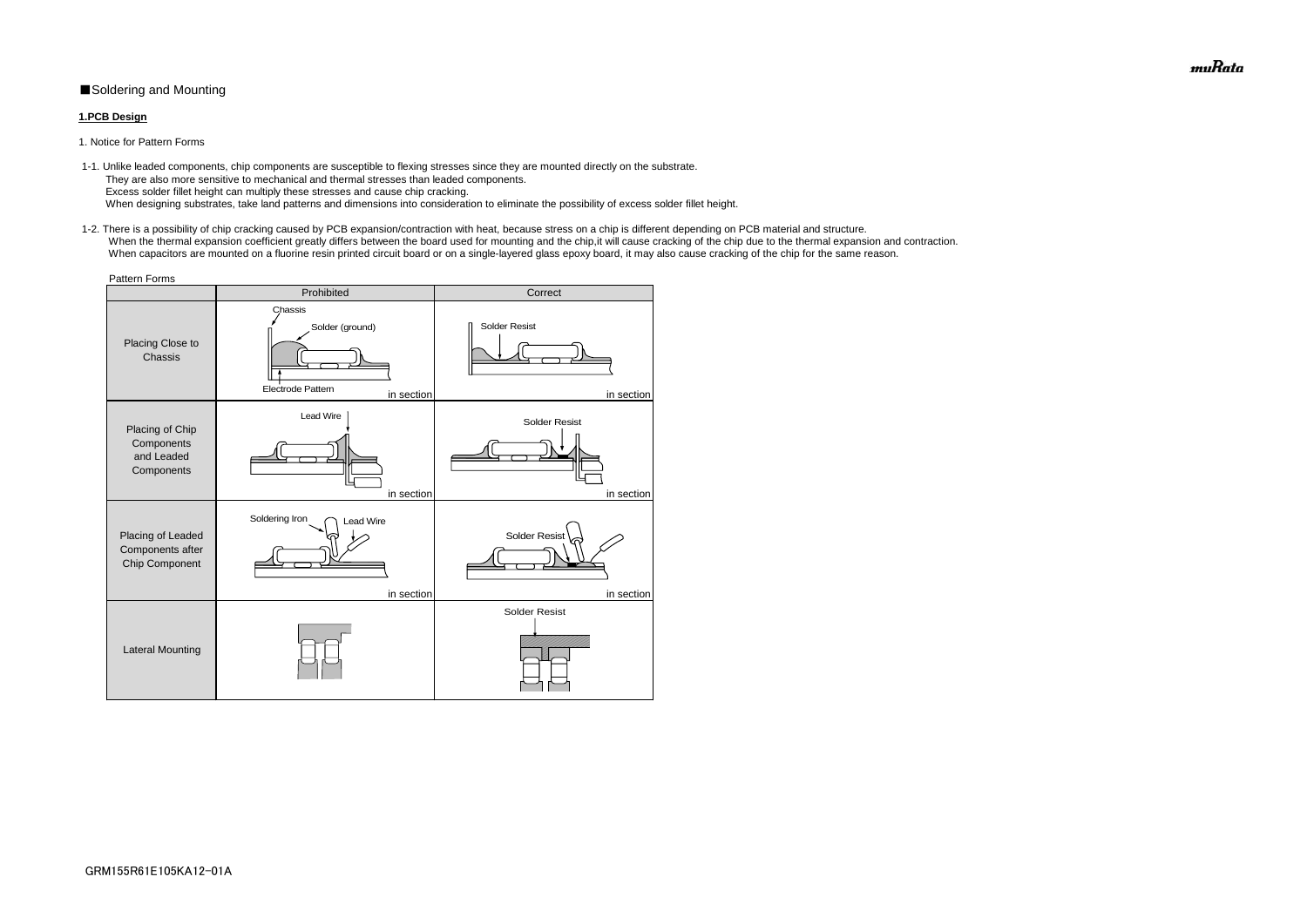2. Land Dimensions

Please confirm the suitable land dimension by evaluating of the actual SET / PCB.

# Table 1 Flow Soldering Method

Table 2 Reflow Soldering Method

| <b>Series</b> | Chip Dimension(L/W) Code | Chip(LxW)<br>(Dimensions Tolerance)      | a            | $\sf b$      | $\mathbf C$    |
|---------------|--------------------------|------------------------------------------|--------------|--------------|----------------|
| <b>GRM</b>    | 01                       | $0.25 \times 0.125$                      | 0.10 to 0.11 | 0.07 to 0.12 | 0.125 to 0.145 |
| <b>GRM</b>    | 02                       | $0.4 \times 0.2$                         | 0.16 to 0.2  | 0.12 to 0.18 | 0.2 to 0.23    |
| <b>GRM</b>    | <b>MD</b>                | $0.5 \times 0.25$                        | 0.17 to 0.23 | 0.22 to 0.28 | 0.25 to 0.30   |
|               |                          | $0.6 \times 0.3$<br>$(+/-0.03)$          | 0.2 to 0.25  | 0.2 to 0.3   | 0.25 to 0.35   |
| <b>GRM</b>    | 03                       | $0.6 \times 0.3$<br>$(+/-0.05)$          | 0.2 to 0.25  | 0.25 to 0.35 | 0.3 to 0.4     |
|               |                          | $0.6 \times 0.3$<br>$(+/-0.09)$          | 0.23 to 0.3  | 0.25 to 0.35 | 0.3 to 0.4     |
| <b>GRM</b>    | 15                       | $1.0 \times 0.5$<br>(within +/-0.10)     | 0.3 to 0.5   | 0.35 to 0.45 | 0.4 to 0.6     |
|               |                          | $1.0 \times 0.5$<br>$(+/-0.15/+/-0.20)$  | 0.4 to 0.6   | 0.4 to 0.5   | 0.5 to 0.7     |
| <b>GRM</b>    | 18                       | $1.6 \times 0.8$<br>(within $+/-0.10$ )  | 0.6 to 0.8   | 0.6 to 0.7   | 0.6 to 0.8     |
|               |                          | $1.6 \times 0.8$<br>$(+/-0.15/+/-0.20)$  | 0.7 to 0.9   | 0.7 to 0.8   | 0.8 to 1.0     |
| <b>GRM</b>    | <b>JN</b>                | $1.8 \times 1.0$                         | 0.8 to 0.9   | 0.6 to 0.8   | 0.9 to 1.1     |
|               | 21                       | $2.0 \times 1.25$<br>(within $+/-0.10$ ) | 1.2          | 0.6          | 1.25           |
| <b>GRM</b>    |                          | $2.0 \times 1.25$<br>$(+/-0.15)$         | 1.2          | 0.6 to 0.8   | 1.2 to 1.4     |
|               |                          | $2.0 \times 1.25$<br>$(+/-0.20)$         | 1.0 to 1.4   | 0.6 to 0.8   | 1.2 to 1.4     |
| <b>GRM</b>    | 31                       | $3.2 \times 1.6$<br>(within+/-0.20)      | 1.8 to 2.0   | 0.9 to 1.2   | 1.5 to 1.7     |
|               |                          | $3.2 \times 1.6$<br>$(+/-0.30)$          | 1.9 to 2.1   | 1.0 to 1.3   | 1.7 to 1.9     |
| <b>GRM</b>    | 32                       | $3.2 \times 2.5$                         | 2.0 to 2.4   | 1.0 to 1.2   | 1.8 to 2.3     |
| <b>GRM</b>    | 43                       | $4.5 \times 3.2$                         | 3.0 to 3.5   | 1.2 to 1.4   | 2.3 to 3.0     |
| <b>GRM</b>    | 55                       | $5.7 \times 5.0$                         | 4.0 to 4.6   | 1.4 to 1.6   | 3.5 to 4.8     |

| <b>Series</b> | Chip Dimension(L/W) Code | Chip(LxW)         | a                     | b                     | C                     |
|---------------|--------------------------|-------------------|-----------------------|-----------------------|-----------------------|
| <b>GRM</b>    | 18                       | $1.6 \times 0.8$  | $0.6 \text{ to } 1.0$ | $0.8 \text{ to } 0.9$ | $0.6 \text{ to } 0.8$ |
| <b>GRM</b>    | 21                       | $2.0 \times 1.25$ | 1.0 to $1.2$          | $0.9$ to 1.0          | $0.8 \text{ to } 1.1$ |
| <b>GRM</b>    | 31                       | $3.2 \times 1.6$  | $2.2$ to $2.6$        | 1.0 to 1.1            | 1.0 to 1.4            |

Resistance to PCB bending stress may be improved by designing the "a" dimension with solder resist. (in mm) (in mm)

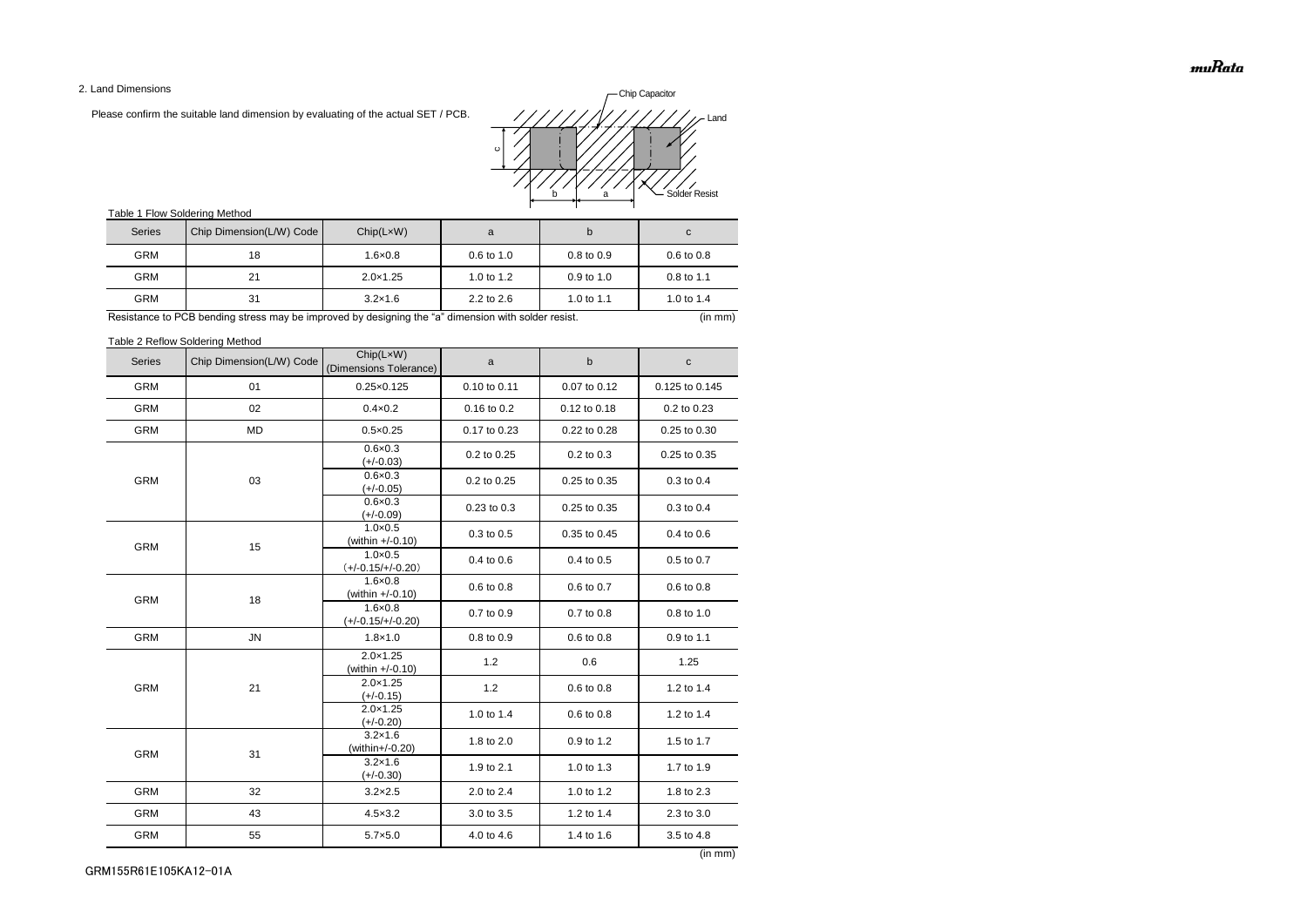## 3. Board Design

 When designing the board, keep in mind that the amount of strain which occurs will increase depending on the sizeand material of the board.



muRata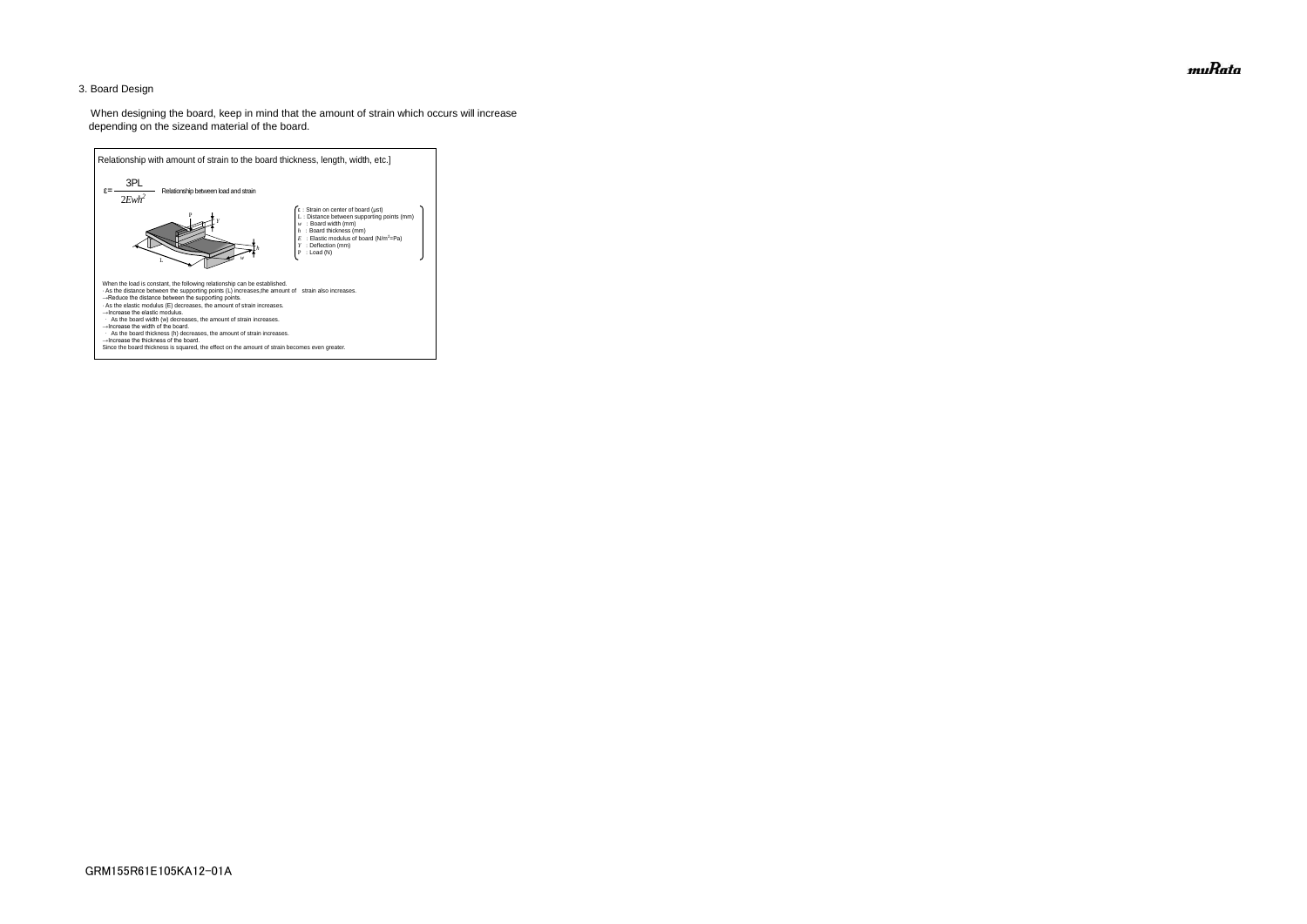#### **2.Item to be confirmed for Flow sordering**

If you want to temporarily attach the capacitor to the board using an adhesive agent before soldering the capacitor, first be sure that the conditions are appropriate for affixing the capacitor. If the dimensions of the land, the type of adhesive, the amount of coating, the contact surface area, the curing temperature, or other conditions are inappropriate, the characteristics of the capacitor may deteriorate.

- 1. Selection of Adhesive
- 1-1. Depending on the type of adhesive, there may be a decrease in insulation resistance. In addition, there is a chance that the capacitor might crack from contractile stress due to the difference in the contraction rate of the capacitor and the adhesive.
- 1-2. If there is not enough adhesive, the contact surface area is too small, or the curing temperature or curing time are inadequate, the adhesive strength will be insufficient and the capacitor may loosen or become disconnected during transportation or soldering.

If there is too much adhesive, for example if it overflows onto the land, the result could be soldering defects, loss of electrical connection, insufficient curing, or slippage after the capacitor is mounted. Furthermore, if the curing temperature is too high or the curing time is too long, not only will the adhesive strength be reduced, but solderability may also suffer due to the effects of oxidation on the terminations (outer electrodes) of the capacitor and the land surface on the board.

#### (1) Selection of Adhesive

Epoxy resins are a typical class of adhesive. To select the proper adhesive, consider the following points.

- 1) There must be enough adhesive strength to prevent the component from loosening or slipping during the mounting process.
- 2) The adhesive strength must not decrease when exposed to moisture during soldering.
- 3) The adhesive must have good coatability and shape retention properties.
- 4) The adhesive must have a long pot life.
- 5) The curing time must be short.
- 6) The adhesive must not be corrosive to the exterior of the capacitor or the board.
- 7) The adhesive must have good insulation properties.
- 8) The adhesive must not emit toxic gases or otherwise be harmful to health.
- 9) The adhesive must be free of halogenated compounds.

(2) Use the following illustration as a guide to the amount of adhesive to apply.

Chip Dimension (L/W) Code:18/21/31

#### 2.Flux

- 2-1. An excessive amount of flux generates a large quantity of flux gas, which can cause a deterioration of solderability, so apply flux thinly and evenly throughout. (A foaming system is generally used for flow solderring.)
- 2-2. Flux containing too high a percentage of halide may cause corrosion of the terminations unless there is sufficient cleaning. Use flux with a halide content of 0.1% max.
- 2-3. Strong acidic flux can corrode the capacitor and degrade its performance. Please check the quality of capacitor after mounting.

#### 3.Leaching of the terminations

 Set temperature and time to ensure that leaching of the terminations does not exceed 25% of the chip end area as a single chip (full length of the edge A-B-C-D shown at right) and 25% of the length A-B shown as mounted on substrate.





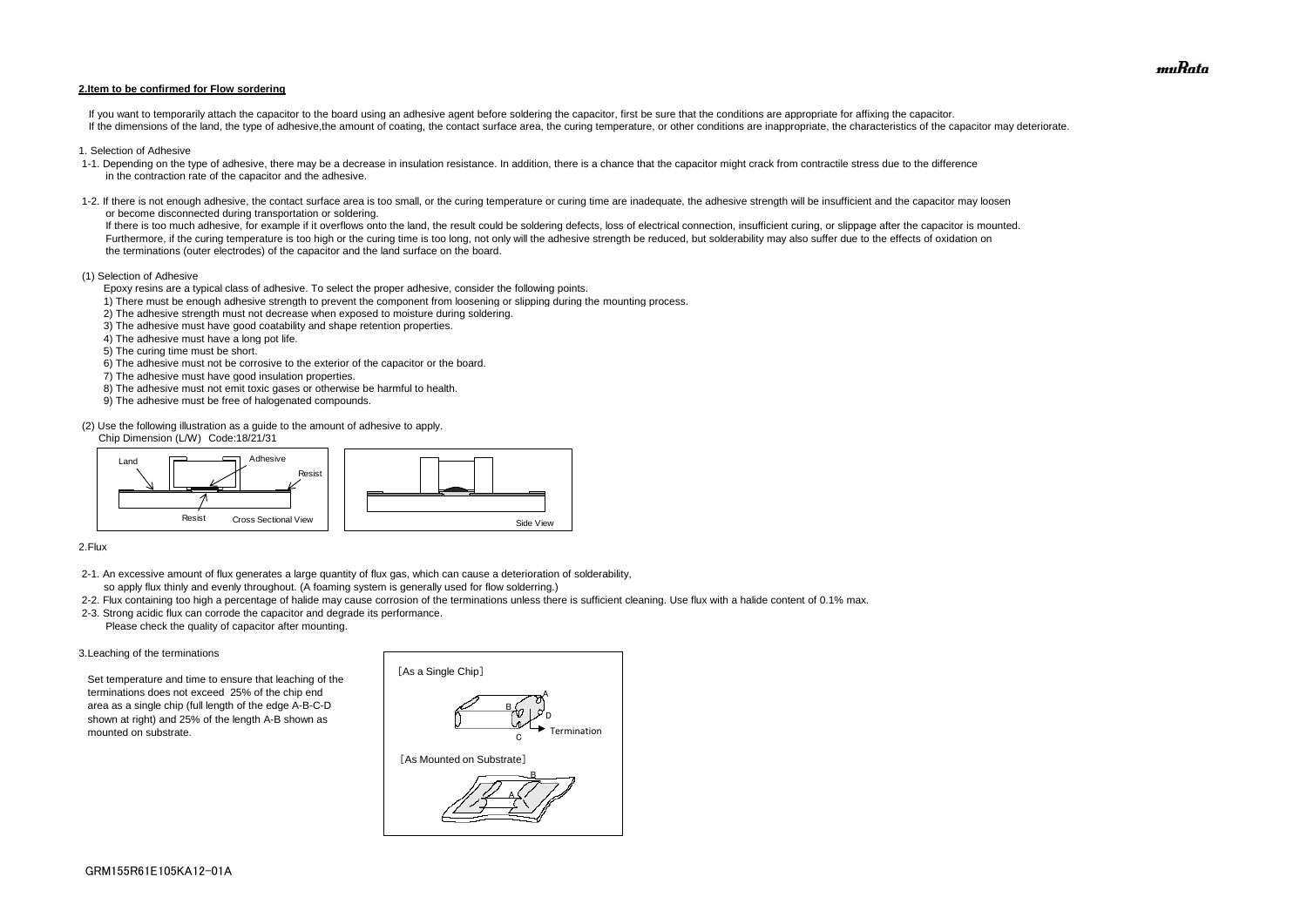## **3.Reflow soldering**

 The flux in the solder paste contains halogen-based substances and organic acids as activators. Strong acidic flux can corrode the capacitor and degrade its performance. Please check the quality of capacitor after mounting.

#### **4.Washing**

1. Please evaluate the capacitor using actual cleaning equipment and conditions to confirm the quality, and select the solvent for cleaning.

2. Unsuitable cleaning may leave residual flux or other foreign substances, causing deterioration of electrical characteristics and the reliability of the capacitors.

#### **5.Coating**

1. A crack may be caused in the capacitor due to the stress of the thermal contraction of the resin during curing process. The stress is affected by the amount of resin and curing contraction. Select a resin with low curing contraction. The difference in the thermal expansion coefficient between a coating resin or a molding resin and the capacitor may cause the destruction and deterioration of the capacitor such as a crack or peeling, and lead to the deterioration of insulation resistance or dielectric breakdown. Select a resin for which the thermal expansion coefficient is as close to that of the capacitor as possible. A silicone resin can be used as an under-coating to buffer against the stress.

2. Select a resin that is less hygroscopic.

 Using hygroscopic resins under high humidity conditions may cause the deterioration of the insulation resistance of a capacitor. An epoxy resin can be used as a less hygroscopic resin.

3. The halogen system substance and organic acid are included in coating material, and a chip corrodes by the kind of Coating material. Do not use strong acid type.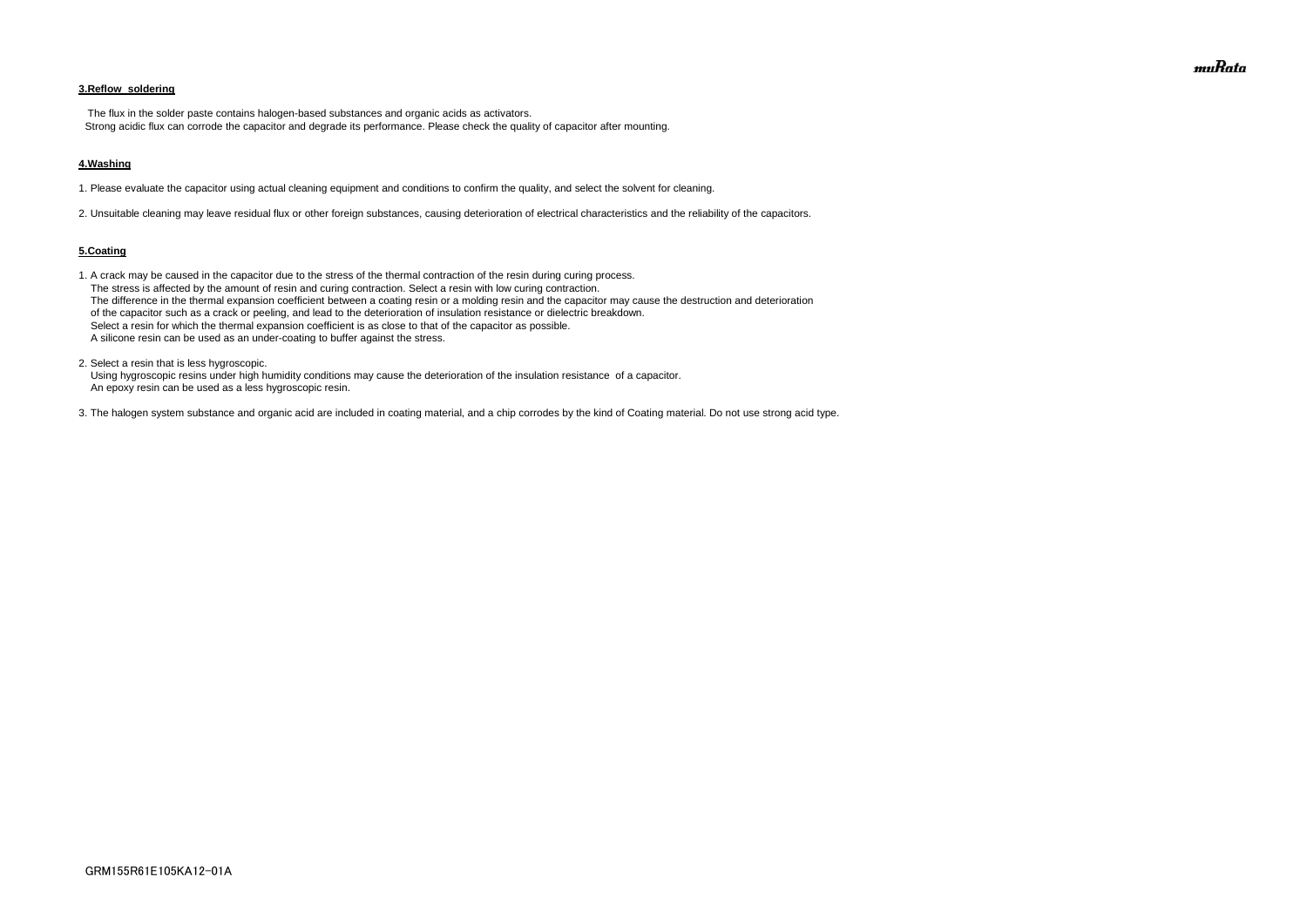# ■ Others

#### **1.Transportation**

1. The performance of a capacitor may be affected by the conditions during transportation.

1-1. The capacitors shall be protected against excessive temperature, humidity and mechanical force during transportation.

- (1) Climatic condition
	- ・ low air temperature : -40℃
	- ・ change of temperature air/air : -25℃/+25℃
	- ・ low air pressure : 30 kPa
	- ・ change of air pressure : 6 kPa/min.
- (2) Mechanical condition

Transportation shall be done in such a way that the boxes are not deformed and forces are not directly passed on to the inner packaging.

1-2. Do not apply excessive vibration, shock, or pressure to the capacitor.

(1) When excessive mechanical shock or pressure is applied to a capacitor, chipping or cracking may occur in the ceramic body of the capacitor.

(2) When the sharp edge of an air driver, a soldering iron, tweezers, a chassis, etc. impacts strongly on the surface of the capacitor, the capacitor may crack and short-circuit.

 1-3. Do not use a capacitor to which excessive shock was applied by dropping etc. A capacitor dropped accidentally during processing may be damaged.

#### **2.Characteristics Evaluation in the Actual System**

- 1. Evaluate the capacitor in the actual system, to confirm that there is no problem with the performance and specification values in a finished product before using.
- 2. Since a voltage dependency and temperature dependency exists in the capacitance of high dielectric type ceramic capacitors, the capacitance may change depending on the operating conditions in the actual system. Therefore,be sure to evaluate the various characteristics, such as the leakage current and noise absorptivity, which will affect the capacitance value of the capacitor.
- 3. In addition,voltages exceeding the predetermined surge may be applied to the capacitor by the inductance in the actual system. Evaluate the surge resistance in the actual system as required.

muRata